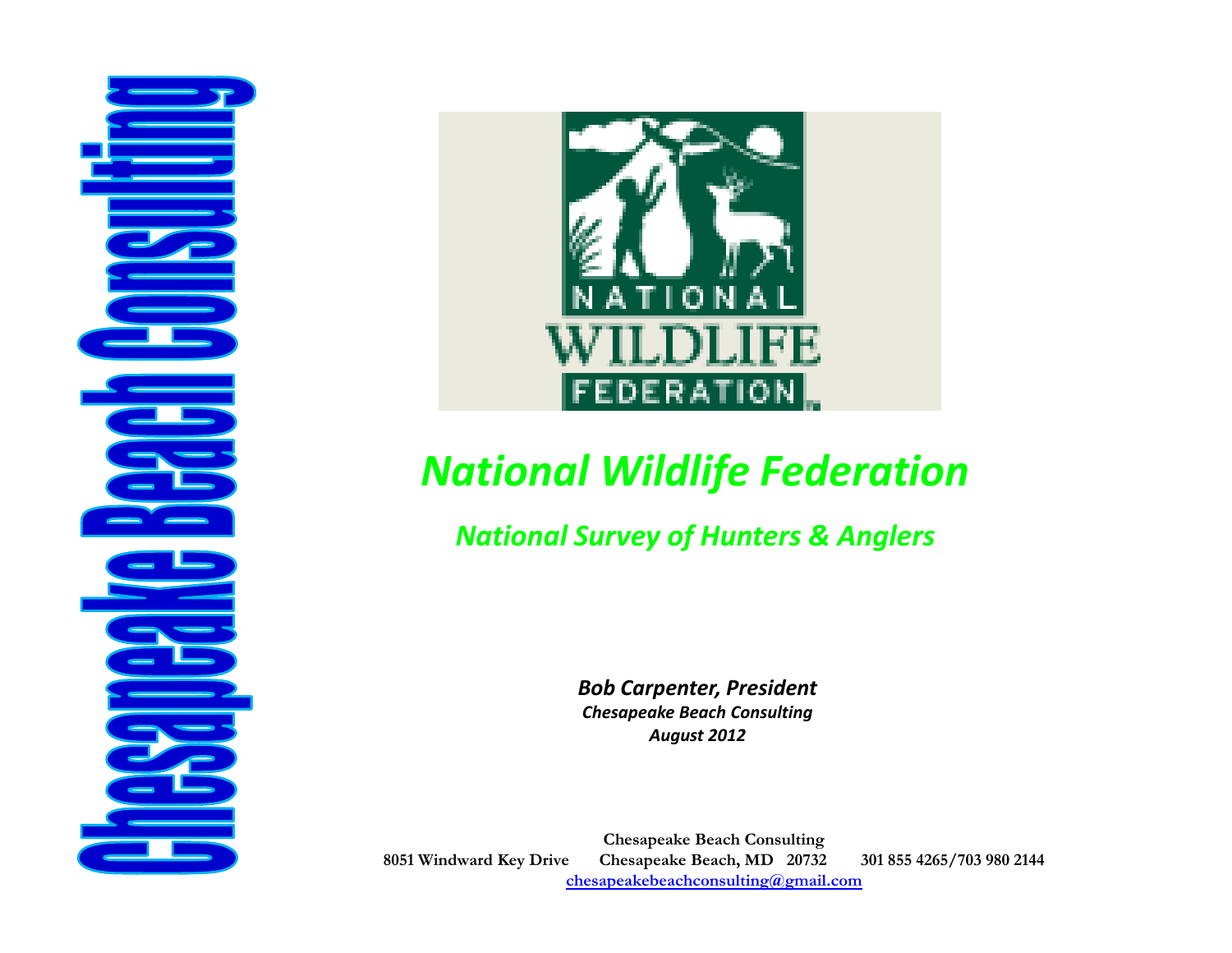### **Key Demographics**

|            | <b>Region of the Country</b> | Partisanship                |                | <b>Conservationist</b>    |                               |
|------------|------------------------------|-----------------------------|----------------|---------------------------|-------------------------------|
| $13\%$     | <b>East</b>                  | 42%                         | Republican     | 42%                       | <b>Strong Conservationist</b> |
| $33\%$     | Mid-West                     | 18%                         | Democrat       | 42%                       | <b>Conservationist</b>        |
| 41%        | <b>South</b>                 | 32%                         | Independent    | 83%                       | TOTAL CONSERVATIONIST         |
| 13%        | West                         |                             |                | 14%                       | $\bm{N\!o}$                   |
|            |                              | <b>Ideology</b>             |                |                           |                               |
| Gender     |                              | $10\%$                      | Liberal        | <b>Place of Residence</b> |                               |
| 63%        | <b>Male</b>                  | 37%                         | Moderate       | 6%                        | Urban                         |
| 37%        | Female                       | 50%                         | Conservative   | 19%                       | Suburb                        |
|            |                              |                             |                | $10\%$                    | Medium sized                  |
|            |                              |                             |                | $22\%$                    | <b>Small</b> town             |
| Age        |                              | <b>Type of Sportsperson</b> |                | 41%                       | <b>Rural</b> area             |
| $2\%$      | $18 - 29$                    | 33%                         | Angler         |                           |                               |
| <b>10%</b> | $30 - 44$                    | $12\%$                      | <b>Hunter</b>  |                           |                               |
| 23%        | $45 - 54$                    | 55%                         | <b>Both</b>    | Ethnicity                 |                               |
| 27%        | 55-64                        |                             |                | 90%                       | White                         |
| 36%        | $65+$                        |                             |                | $1\%$                     | African American              |
|            |                              | <b>NRA Membership</b>       |                | $1\%$                     | Hispanic                      |
|            |                              | 25%                         | Yes            | ∗                         | Asian                         |
|            |                              | 73%                         | $\mathcal{N}o$ | 4%                        | <b>Other/Something else</b>   |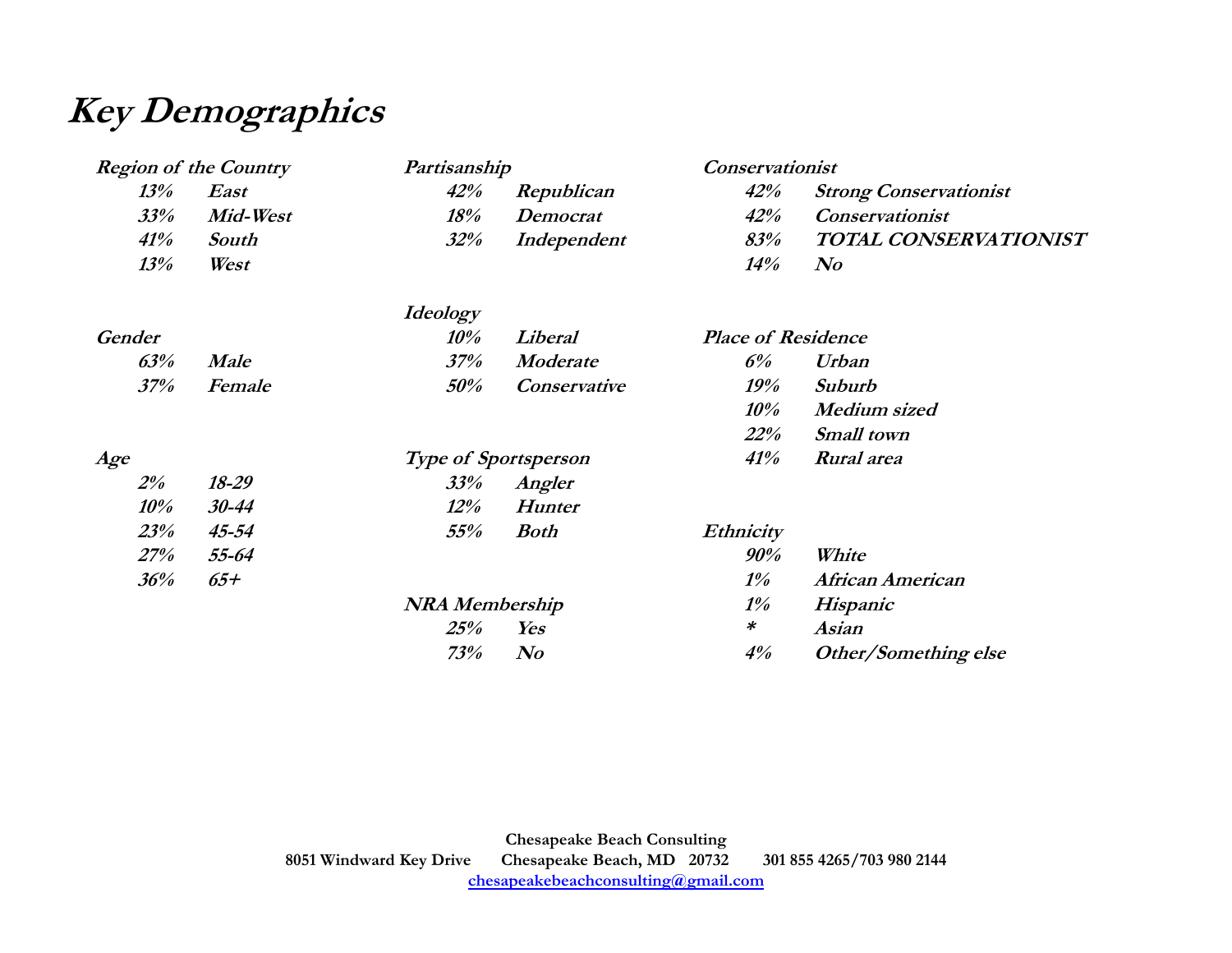### **Observations & Key Findings**

- **1. Hunters and anglers tend to be conservative, Republican and Independent and they vote.**
- **22.**2. Anglers and hunters believe their access to quality places to fish and hunt has stayed the same over the past Anglers and hunters believe their access to quality places to fish and hunt has stayed the same over the past<br>year.
- **3.**Gun rights are important to these anglers and hunters, but conservation is viewed as equally important.
- **4. Hunters and anglers believe children not spending enough time outdoors is a problem.**
	- •**This lack of outdoor time is viewed as a threat to the future of wildlife conservation in this country.**
- **5. The sporting public strongly favors restoring clean water protections to waterways in this country.**
	- •**This includes strong support for restoring Clean Water Act protections to wetlands and waterways.**
- **6. BP should be held responsible for Gulf oil disaster clean-up.**
	- • **And, fines levied should be used for fish and wildlife habitat restoration and not infrastructure such as roads bridges ports and convention centers roads, bridges, centers.**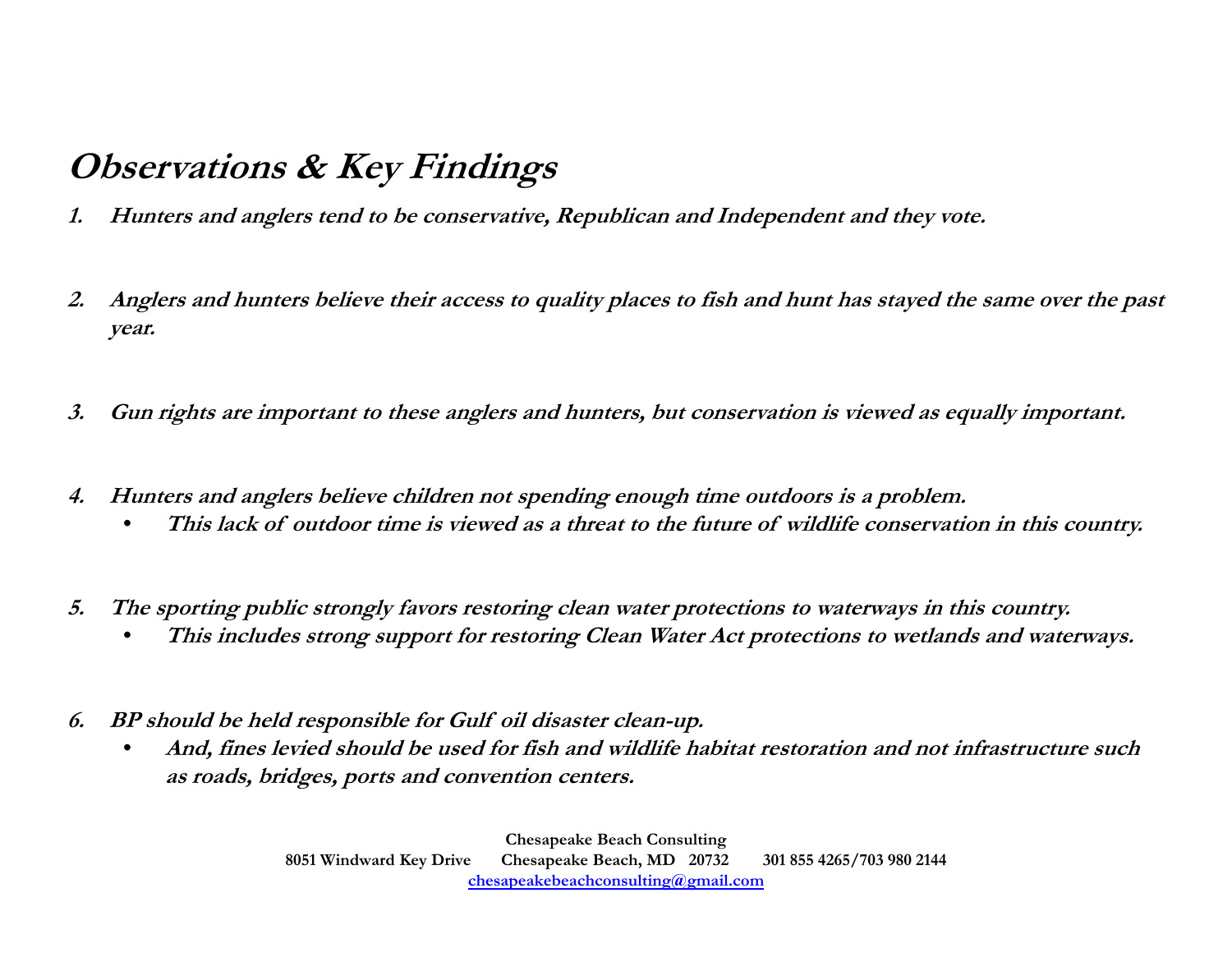### **Observations & Key Findings**

- **7. Public lands should be opened for access to hunters and anglers and consideration should be given to their needs prior to issuing oil and gas leases on public lands.**
- **8. Anglers and hunters want the 1872 Mining Act updated with royalties used to clean-up abandoned mines.**
- **9. Hunters and anglers believe that global warming in occurring occurring.** 
	- •**Having a moral responsibility to confront global warming to protect our children's future tests well.**
	- • **Global warming is a serious threat to fish and wildlife and the U.S. should reduce emissions of greenhouse gases that threaten fish and wildlife habitat.**
	- •**Strong agreement is shown to both improving the environment and strengthening the economy by investing in renewable resources.**
	- •**The recent hot temperatures are a result of global warming.**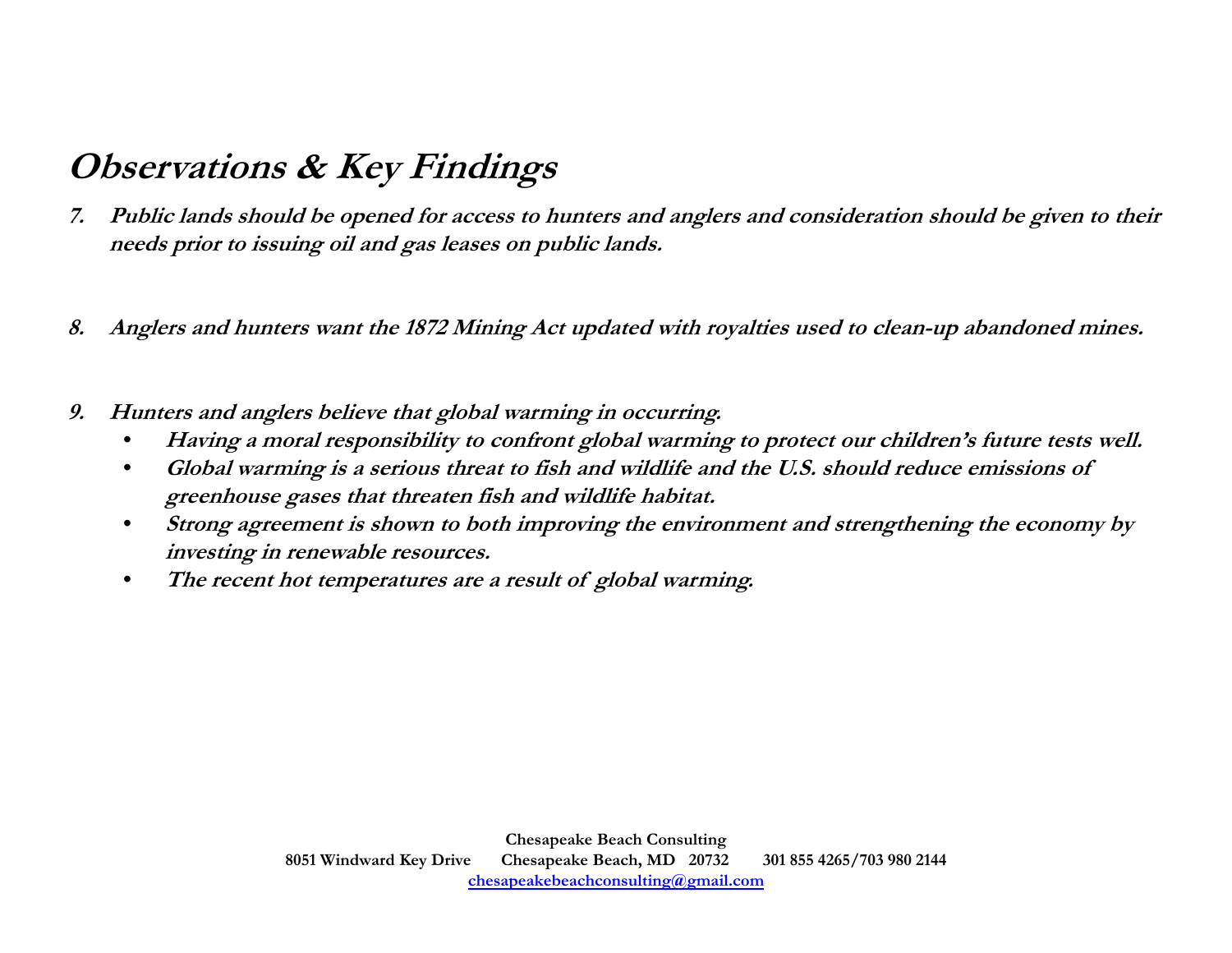## **Political Environment**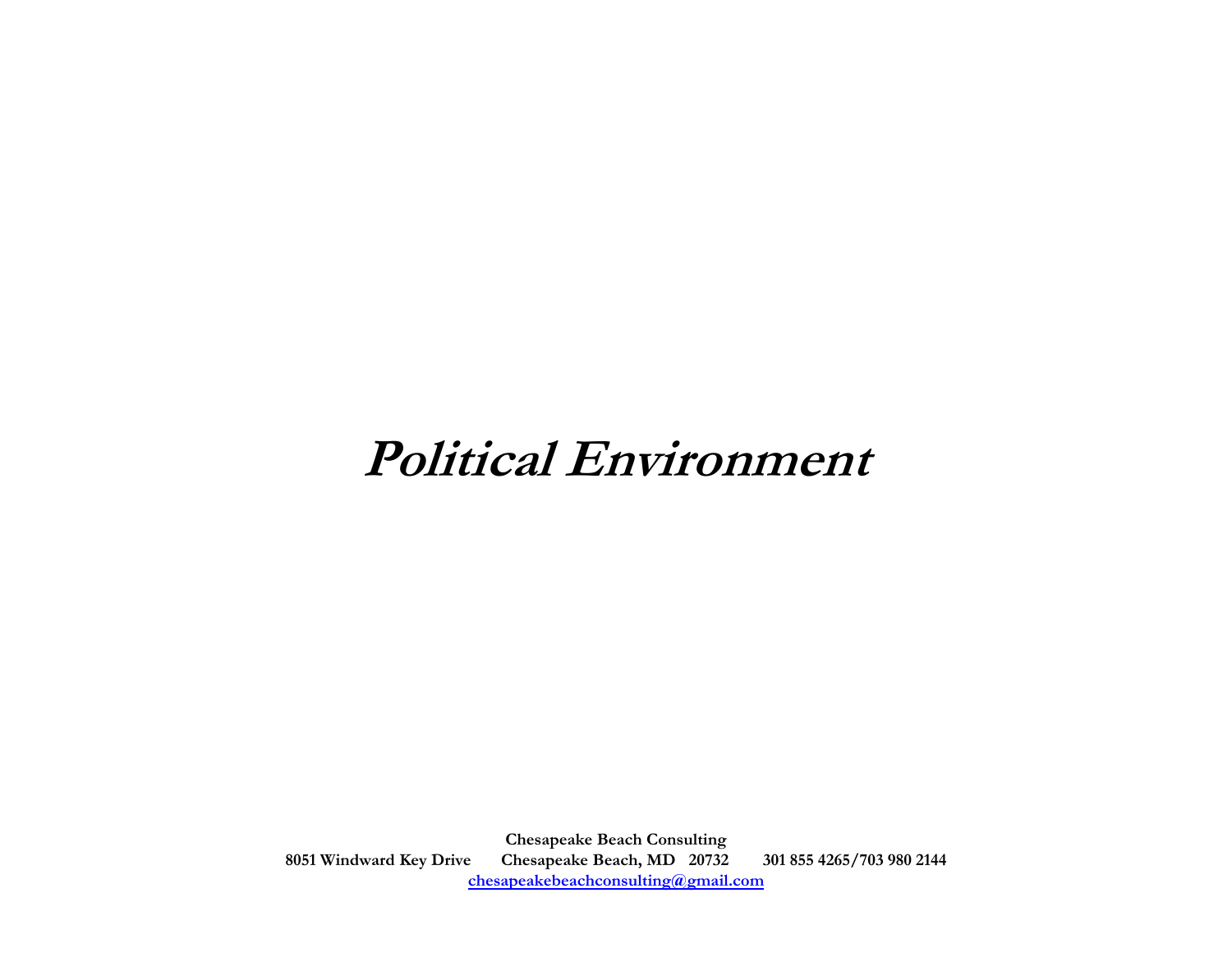**A majority of these respondents consider themselves both hunters and anglers. 57% of those in the East consider themselves both compared to 56% in the South, 56% in the West and 55% in the Midwest. No clear differences among hunters exist by region, nor are there regional differences among anglers. However, gender differences exist with 42% of women saying they are both, while 61% of men are both and 45% of women are just anglers while 25% of men are just anglers. There are no gender differences between those who are just hunters. No clear age differences exist among those who are both hunters and anglers. Nor are there clear age differences among hunters. 38% of those 55 to 64 are just anglers compared to 60% among seniors. Partisan differences exist with 61% of Independents indicating they are both, compared to 41% of Democrats and 55% of Republicans. And, 46% of Democrats are just anglers while 33% of Republicans are just anglers. No partisan difference exists among hunters.**

#### *Do you consider yourself an angler, <sup>a</sup> hunter or both?*

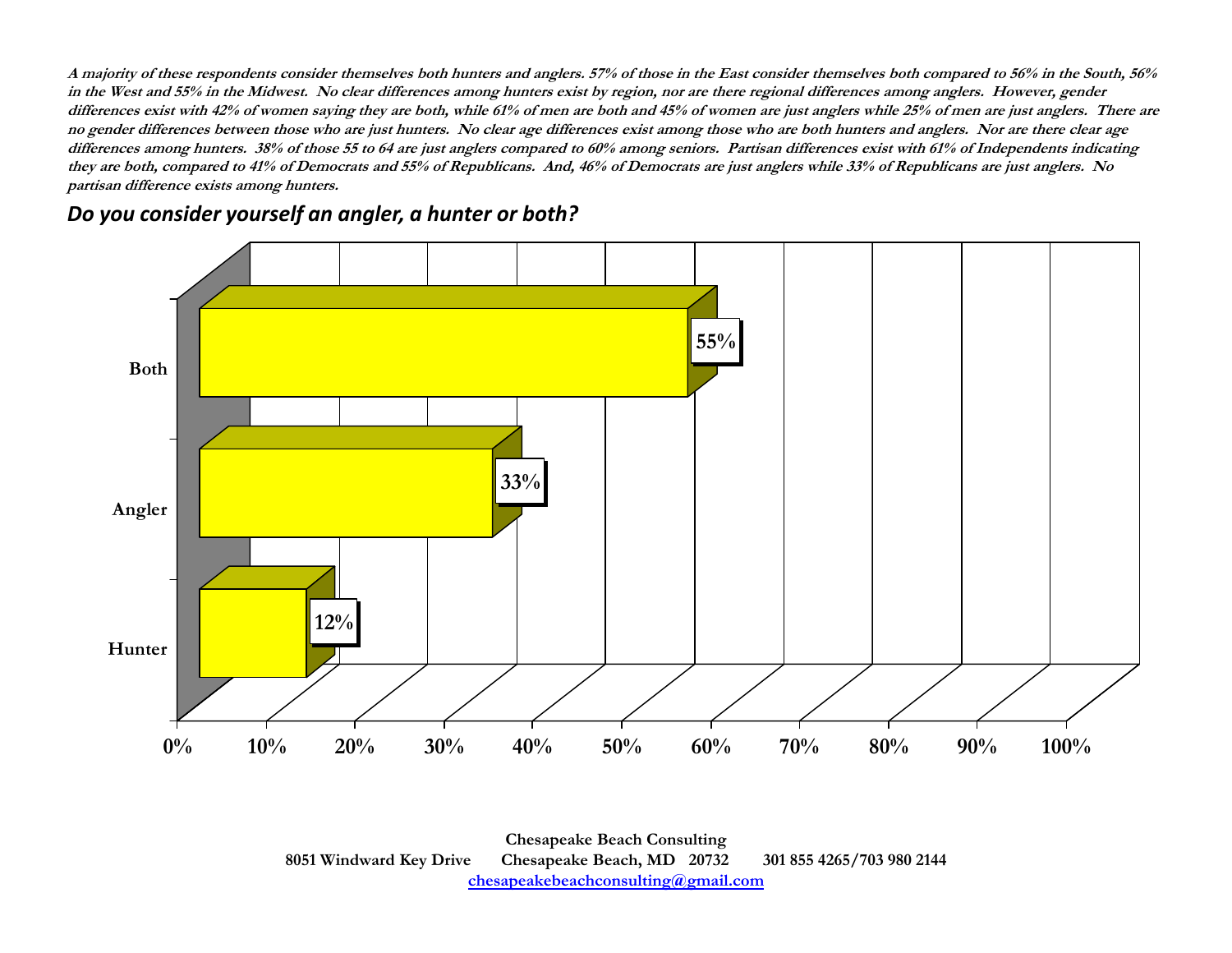**Two-thirds of these hunters and anglers indicate their access to quality places has stayed the same over the past year. However, 26% believe their access has decreased compared to just 6% who believe it has increased. Majorities in every region believe it has stayed the same as do majorities of men and women and all age groups. 38% of those in the West believe their access has decreased as do 33% in the East. 26% of men and 26% of women believe their access has decreased. 30% of seniors also believe their access has decreased. 29% of those that both hunt and fish believe their access has decreased as do 28% of hunters. 28% of Independents believe they have seen a decrease as do 26% of Republicans. Just 17% of Democrats believe their access has decreased.** 

### In the past year…would you say that your ability to access quality places to fish or hunt has increased, decreased *or stayed the same?*



**8051 Windward Key Drive Chesapeake Beach, MD 20732 301 855 4265/703 980 2144 chesapeakebeachconsulting@gmail.com**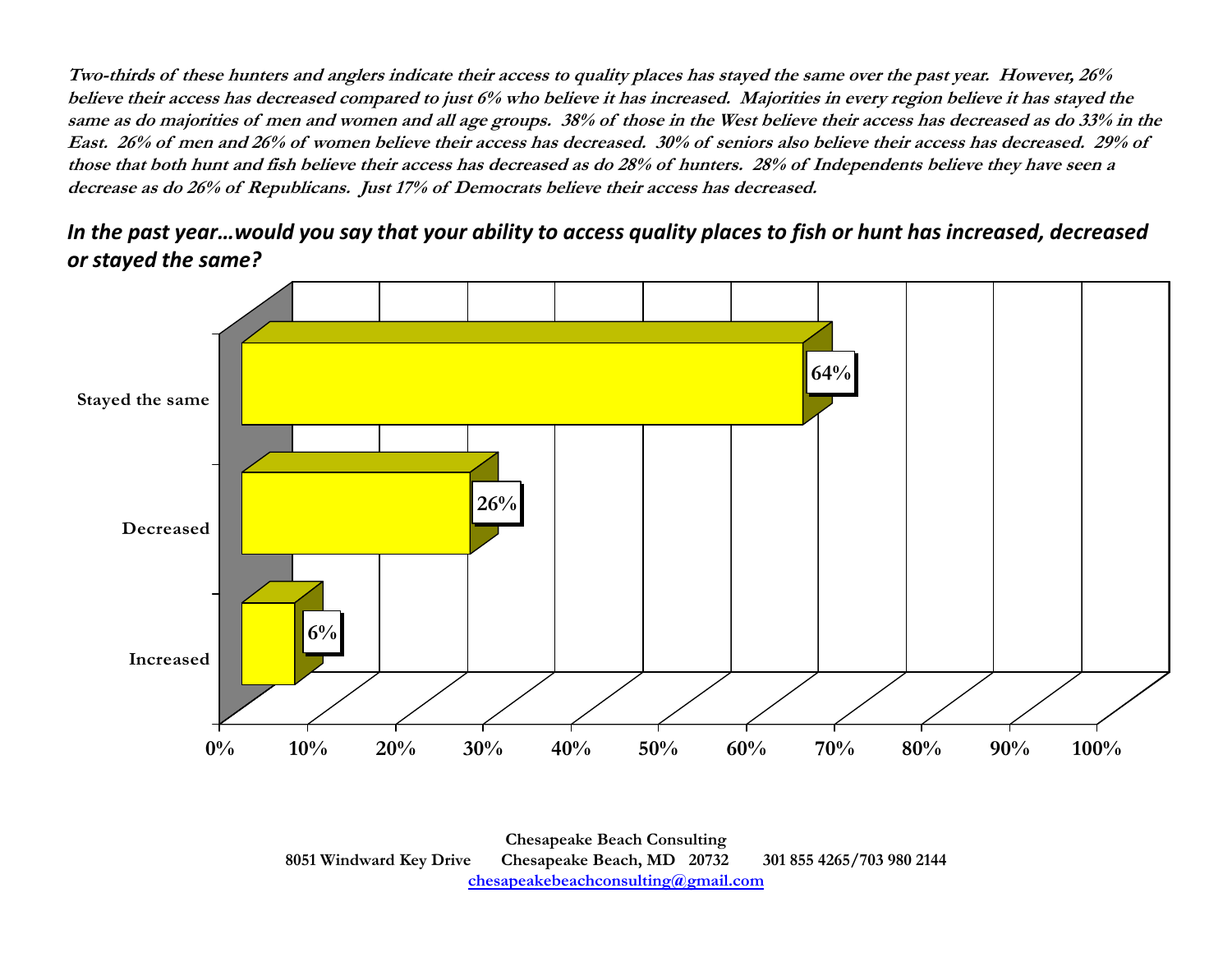**A near majority believe that gun rights are important, but conservation is just as important. 57% of women hold this point of view as do 41% of men. 44% of men believe that gun rights are the most important issue facing sportsmen. 56% of young hunters and anglers and 54% of those 55 to 64 believe that conservation is as important as gun rights as do 51% of those 30 to 44. Those 45 to 54 and seniors split between gun rights are the most important and conservation is just as important. 50% of Republicans believe that gun rights are the most important issue while 56% of Democrats believe gun rights and conservation are equally important. 59% of NRA members believe gun**  rights are most important while 51% of non-NRA members believe that both are important.

#### *As a sportsman/sportswoman, which of the following statements BEST describes your feelings about gun rights?*

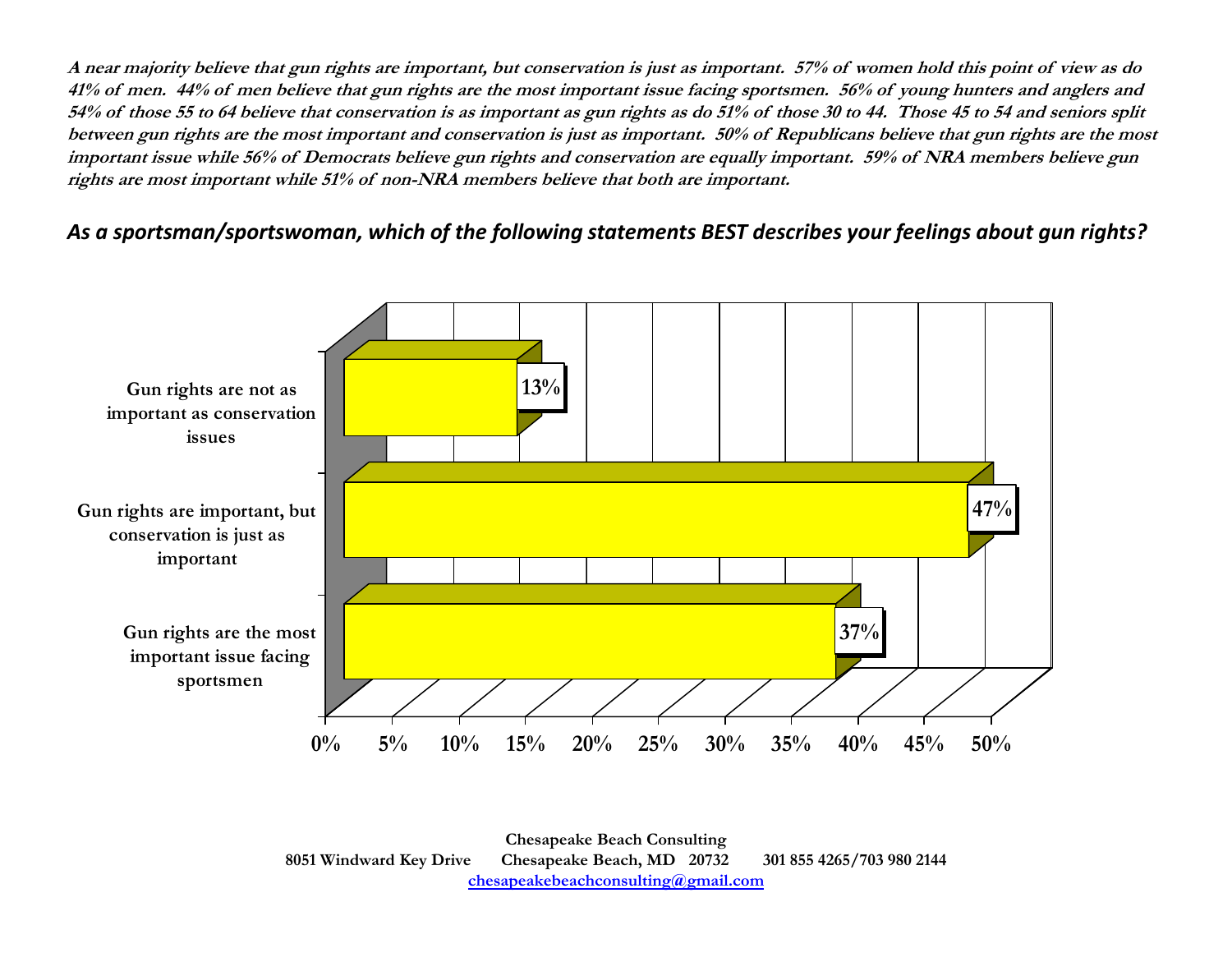## **Public Lands**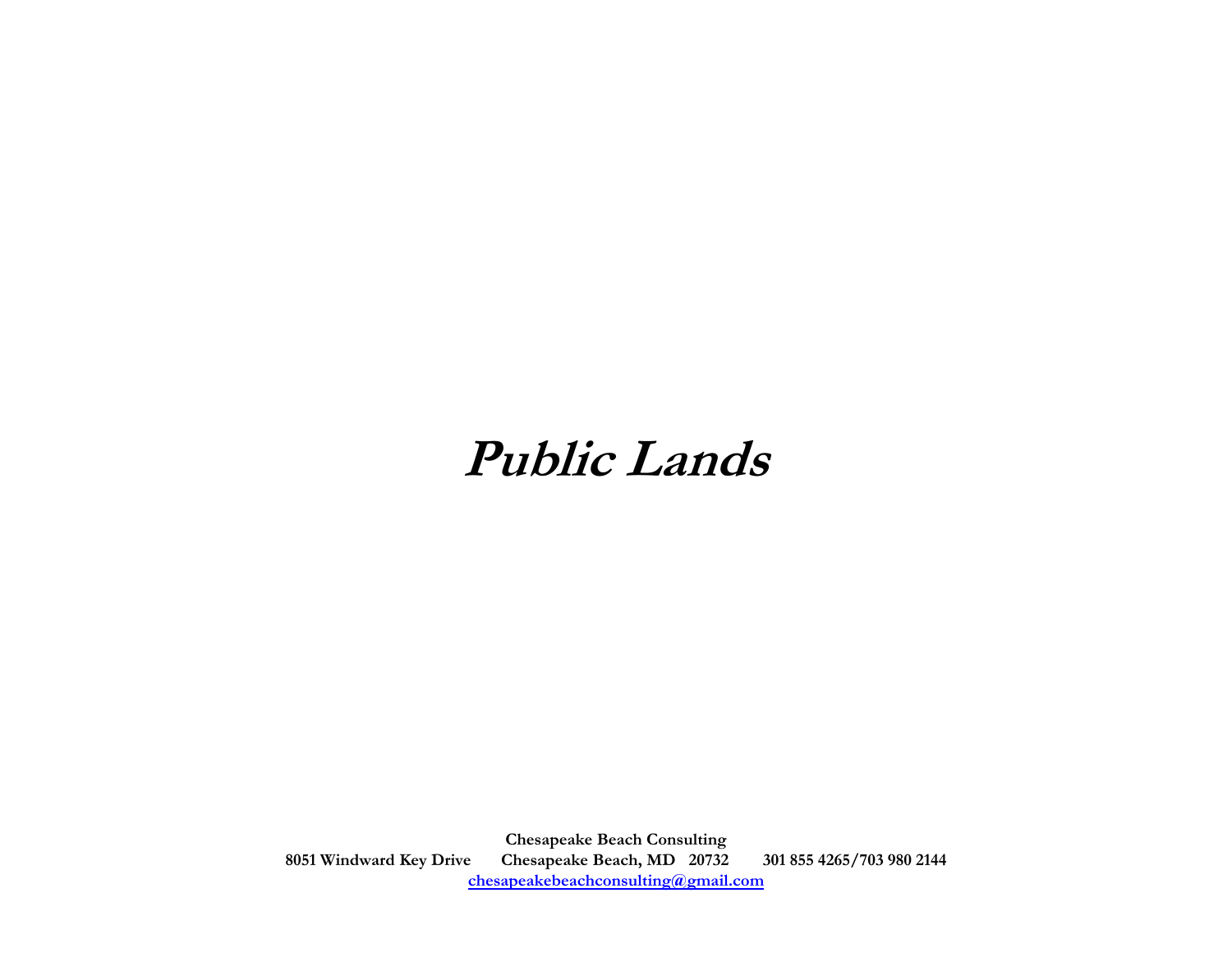**Hunters and anglers overwhelmingly want the government to consider resource use before issuing oil and gas leases and they want the government to make it a priority to conserve fish and wildlife habitat. These feelings extend across all regions, among both men and women and among all age groups. Hunters and anglers hold equally strong opinions and all partisans agree with these statements.**

*America's public lands, including national forests, parks, refuges and lands managed by the Bureau of Land Management provide important opportunities for fishing, hunting and other outdoor recreation activities. Outdoor recreation, including fishing and hunting, contributes \$730 billion annually to the U.S. economy. Would you agree or disagree with the following questions?*



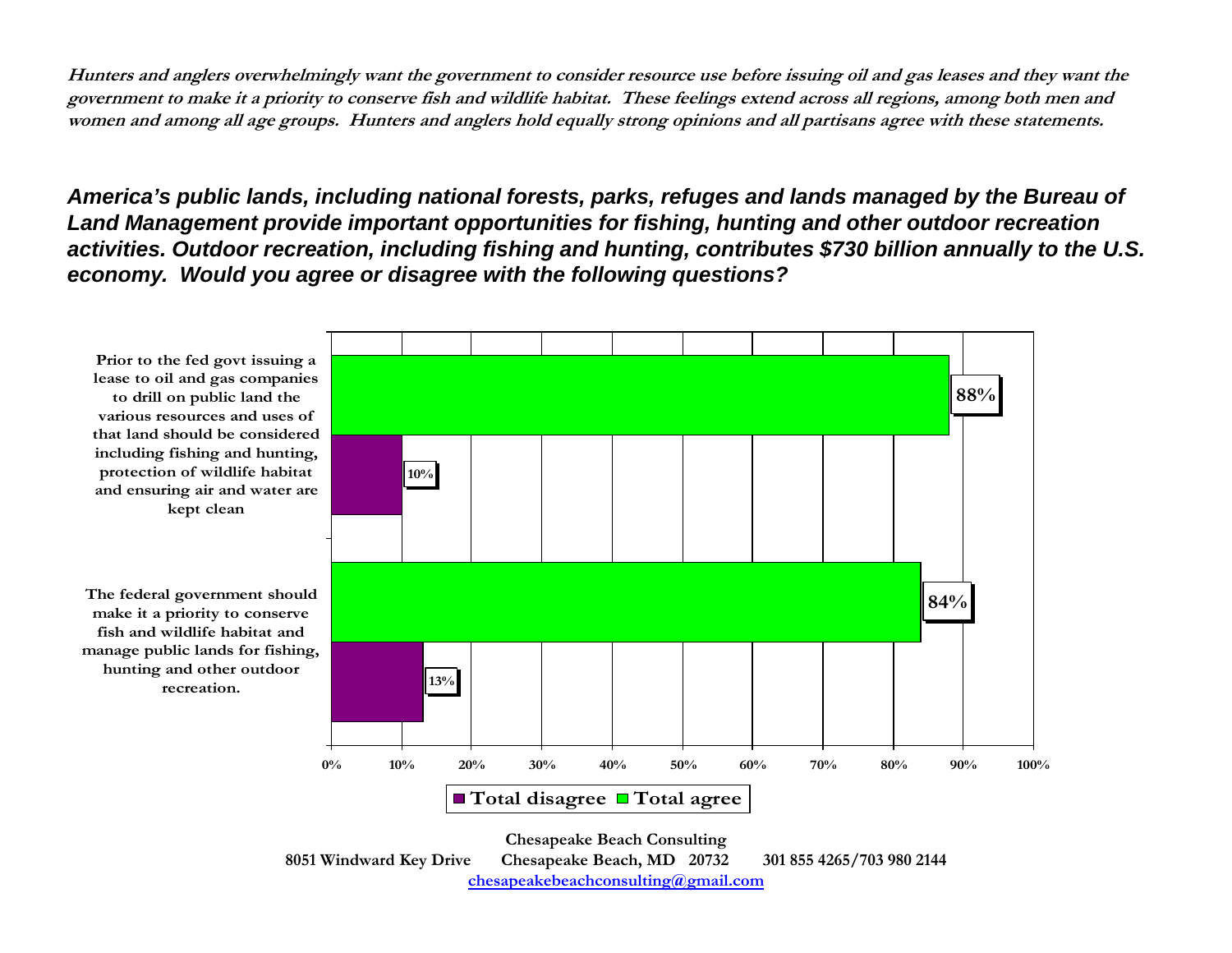**Hunters and anglers overwhelmingly support allowing hunters and anglers access to public lands that to date have been inaccessible. These feelings extend across all regions, among both men and women and among all age groups. 82% of those that both hunt and fish support this as do 77% of hunters and 76% of anglers. 83% of Republicans support opening up access as do 79% of Independents and 71% of Democrats.**

#### *Would you support or oppose allowing hunters and anglers access to public lands that to date have been inaccessible?*

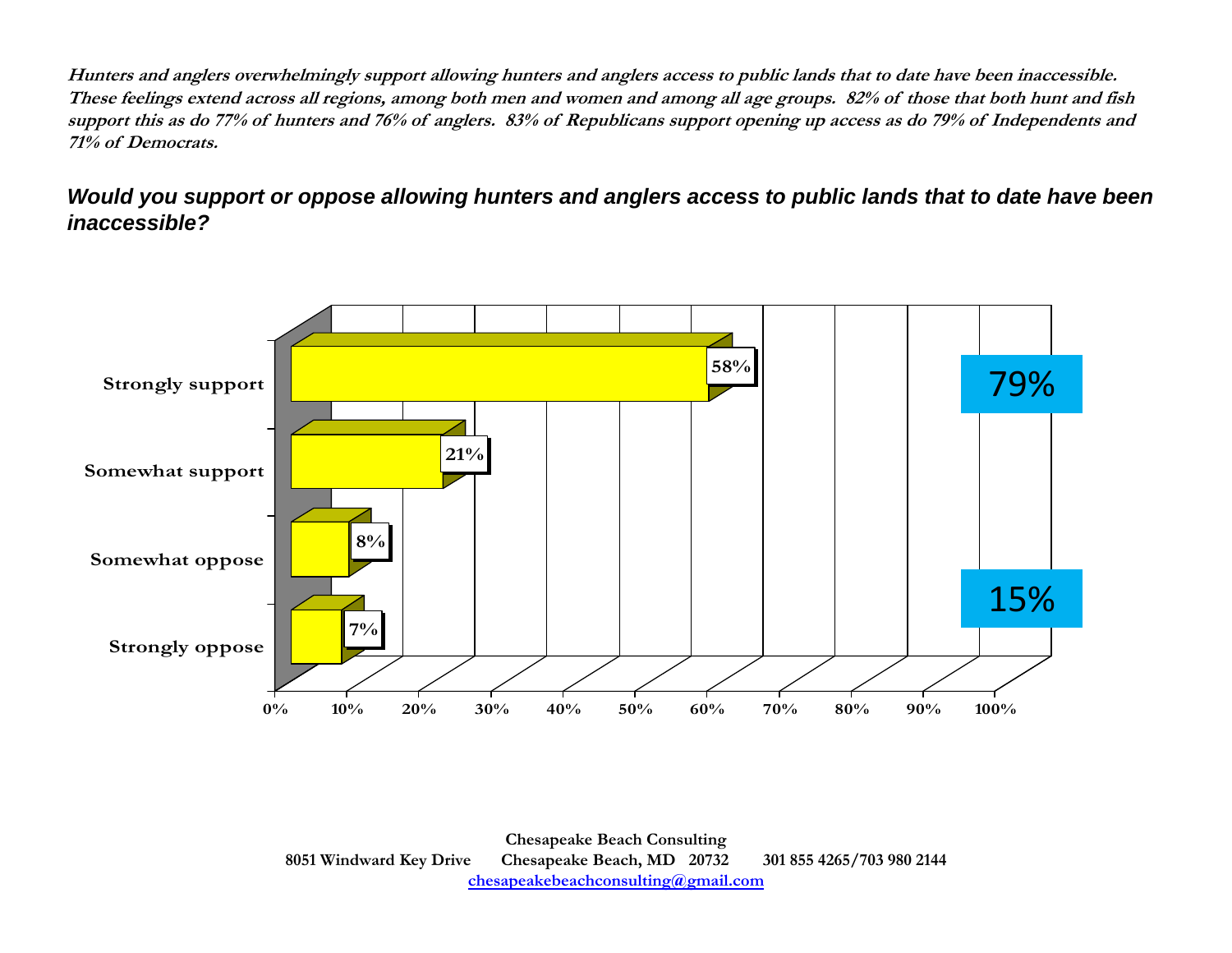**When hunters and anglers are asked about protecting public lands vs. developing U.S. energy supplies. They pick protecting public lands by a 15% margin. In the East 63% pick public lands over developing energy supplies as do 50% in the Midwest. 60% of women pick public lands while 43% of men hold that view. As age increases, the percentage who pick public lands decreases. 59% of anglers pick public lands while just 40% of hunters hold that view. 75% of Democrats pick public lands while Republicans are split.** 

*I would now like to read to you two statements that others have made and have you tell me which statement comes closest to your own personal point of view. Protection of our public lands should be given priority, even at the risk of limiting the amount of energy supplies such as oil, gas and coal that the United States produces.*  Development of U.S. energy supplies such as oil, gas and coal should be given priority, even if our public lands *suffer.*

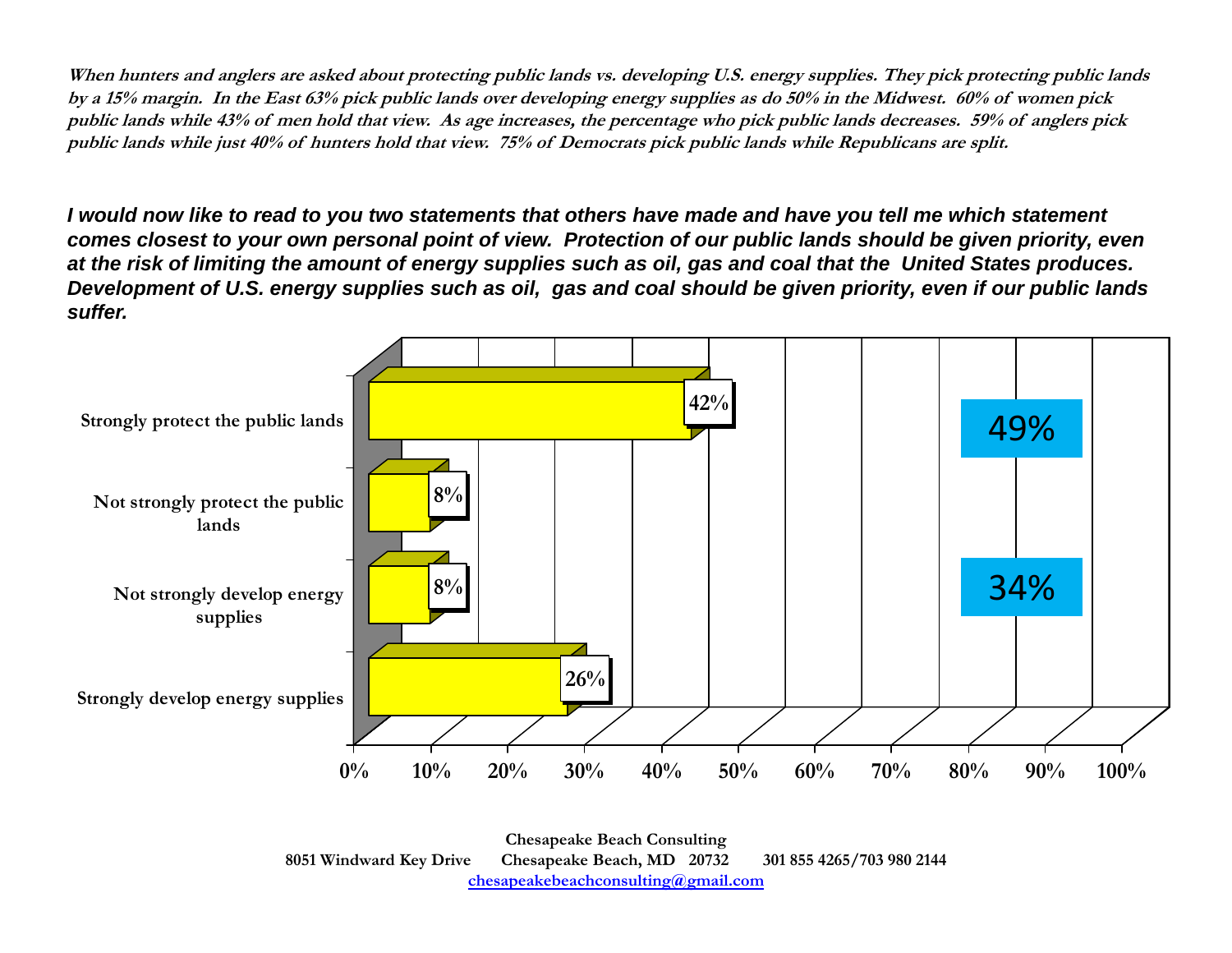# **Global Warming**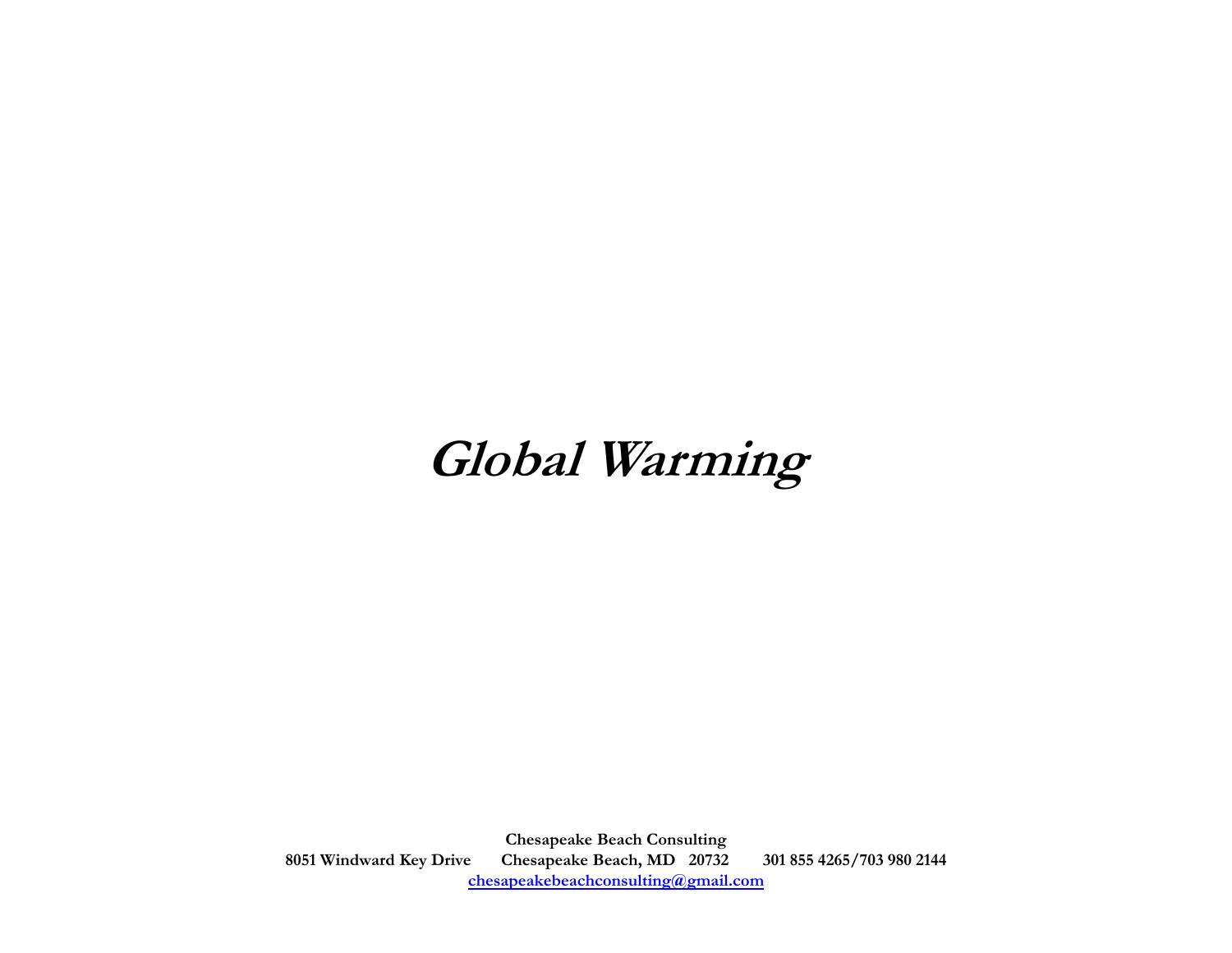**A majority of hunters and anglers believe that global warming is occurring. Majorities in every region hold this view as do 66% of women and 55% of men. Majorities of all age groups believe that global warming is occurring. 64% of anglers and 55% of hunters hold this view as do 86% of Democrats and 61% of Independents. 49% of Republicans disagree that global warming is occurring (45% occurring).** 

### *Global warming has been defined as the rise in temperature of the Earth's atmosphere. Would you agree or disagree that global warming is currently occurring?*

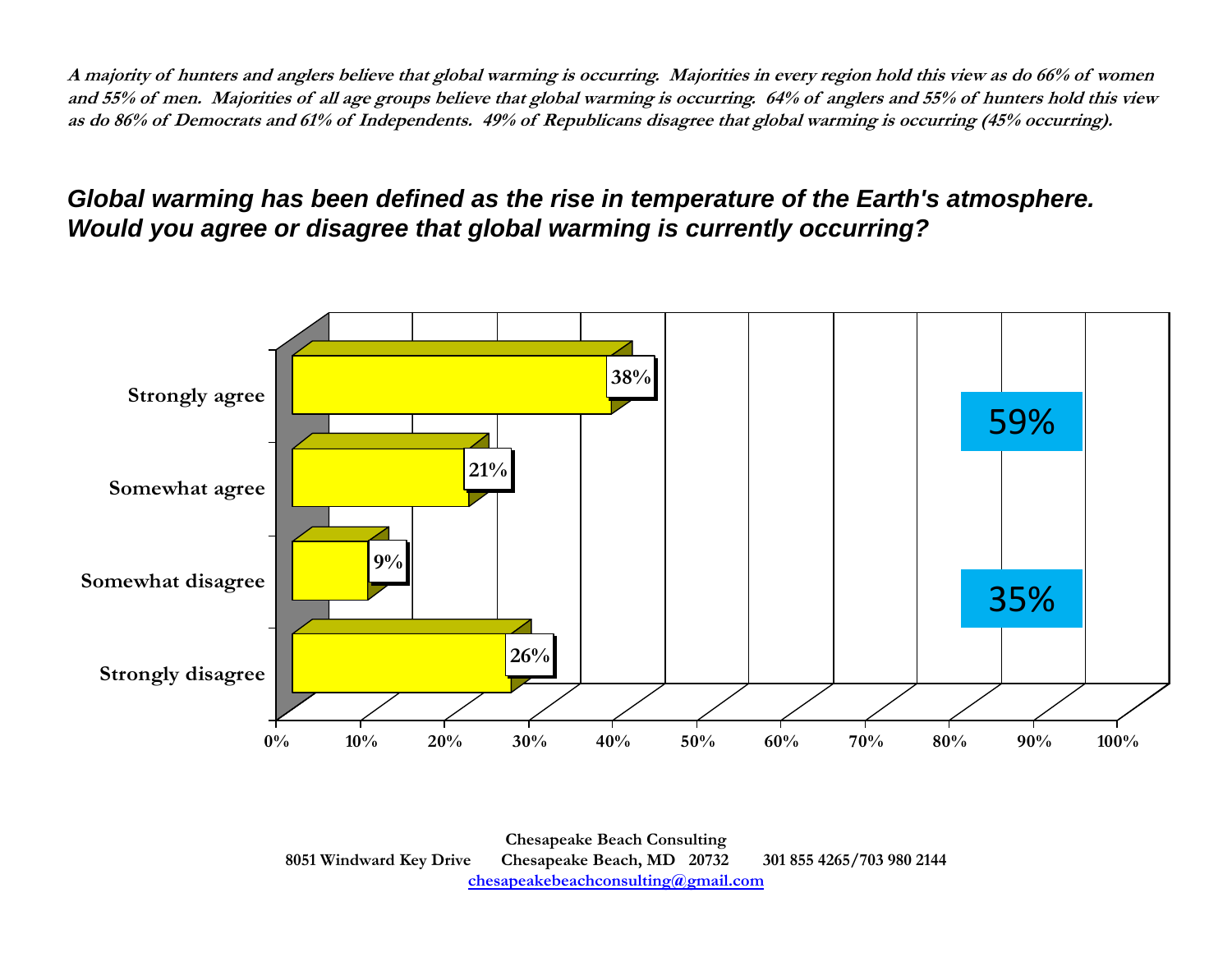**Two-thirds of these hunters and anglers believe we have a moral responsibility to protect our children's future by confronting global warming. This strong feeling extends across the country, among both men and women and among all age groups. 70% of anglers and 65% of hunters believe we have a responsibility. 87% of those that believe global warming is occurring believe we have a moral responsibility while 63% of those that don't think global warming is occurring disagree. 90% of Democrats, 66% of Independents and 53% of Republicans believe we have a moral responsibility.**

### *Would you agree or disagree with the following statement? We have a moral responsibility to confront global warming to protect our children's future.*

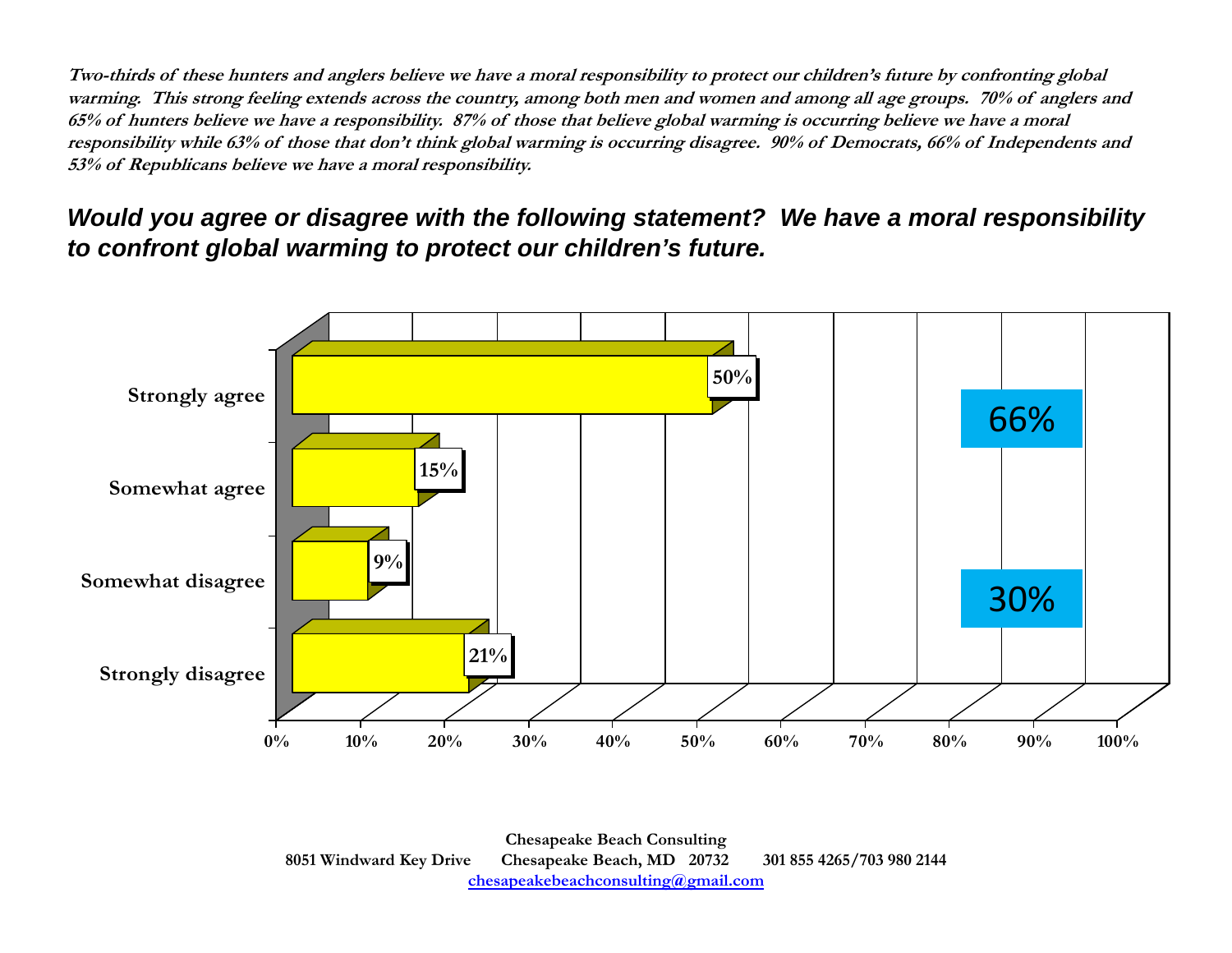**Majority support exists for each statement tested. 72% agree we can improve the environment and strengthen the economy by investing in renewable energy technologies. Majorities across all regions, gender and age agree with each of these four statements as do both hunters and anglers. 53% of Republicans disagree that global warming is a serious threat, though a strong majority (67%) agree that we can improve the environment and strengthen the economy. Republicans are split on oil companies. Republicans agree we should reduce emissions. Democrats overwhelming agree with each statement.**

*I would now like to read to you a series of statements and have you tell me if you agree or disagree with each one. The first one is…*

|                                                                                                                                                                      | <b>Agree-Disagree</b> |
|----------------------------------------------------------------------------------------------------------------------------------------------------------------------|-----------------------|
| Global warming is a serious threat to fish and wildlife.                                                                                                             | 58%-37%               |
| We can improve the environment and strengthen the economy by investing in renewable<br>energy technologies that create jobs while reducing global warming pollution. | 72%-23%               |
| Oil company profits and the oil industry's influence in Washington are several of the<br>major reasons little is being done to address the issue of global warming.  | 61%-32%               |
| The U.S. should reduce its emissions of greenhouse gases like carbon dioxide that<br>contribute to global warming and threaten fish and wildlife habitat.            | 69%-27%               |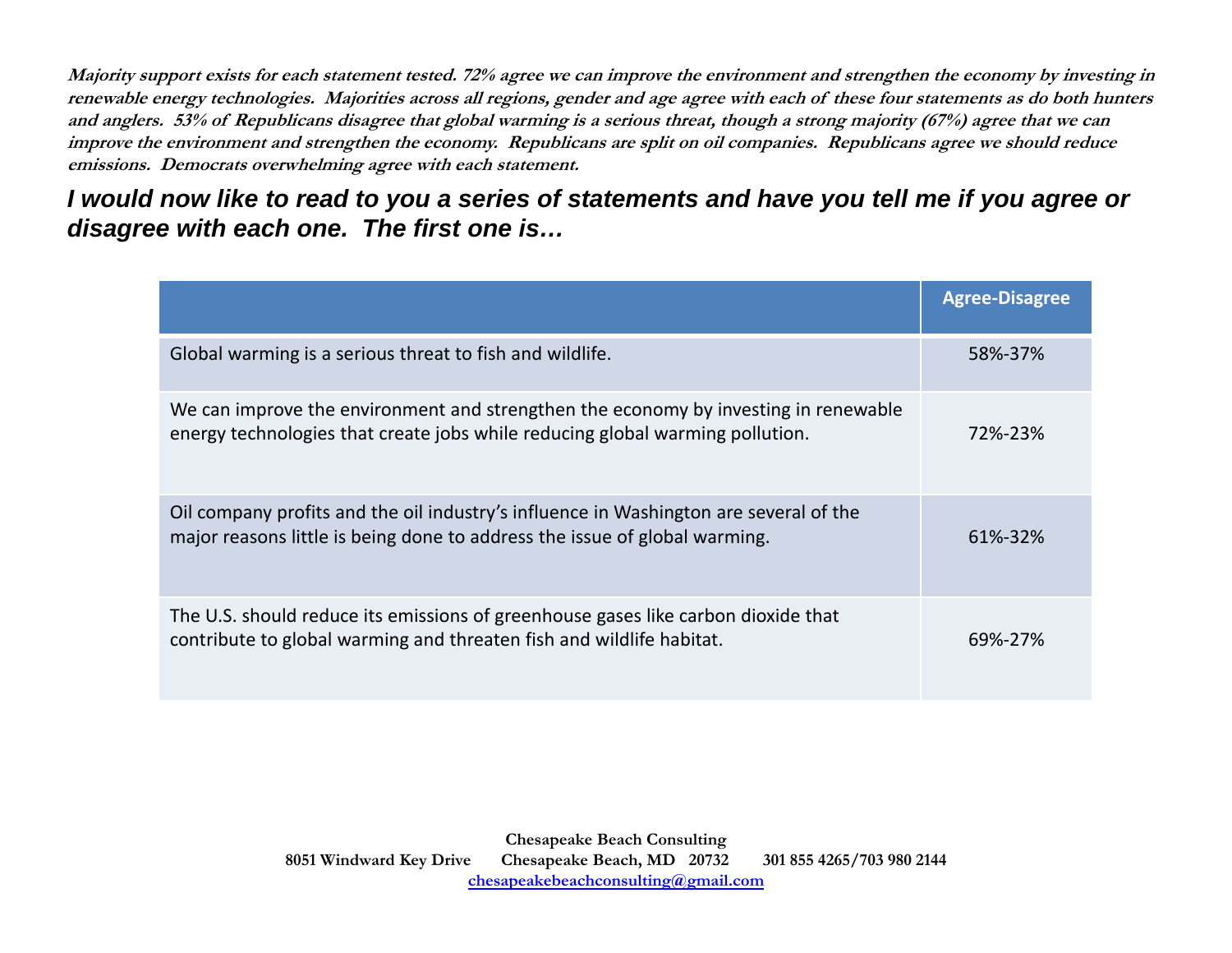**57% of these hunters and anglers believe that global warming was a cause of the high temperatures we have experienced lately. 60% of those in the East and Midwest believe global warming was the cause as do 55% of those in the South and 54% of those in the West. 69% of women believe it was the cause compared to 50% of men. Majorities of all ages believe global warming was the cause. 62% of anglers and 57% of hunters believe it was the cause as do 54% of those that are both hunters and anglers. 81% of those that believe global warming is occurring believe it was the cause of the high temperatures while 81% of those that don't believe it is occurring don't think it was a cause. 83% of Democrats believe that global warming was the cause while 52% of Republicans don't believe it was the cause.**

*Thinking about the hot temperatures we have been experiencing over the past several years, including the hottest July on record…would you say that global warming was the primary cause of these hot temperatures, a significant cause, partially a cause, not too much of a cause or not a cause at all?*

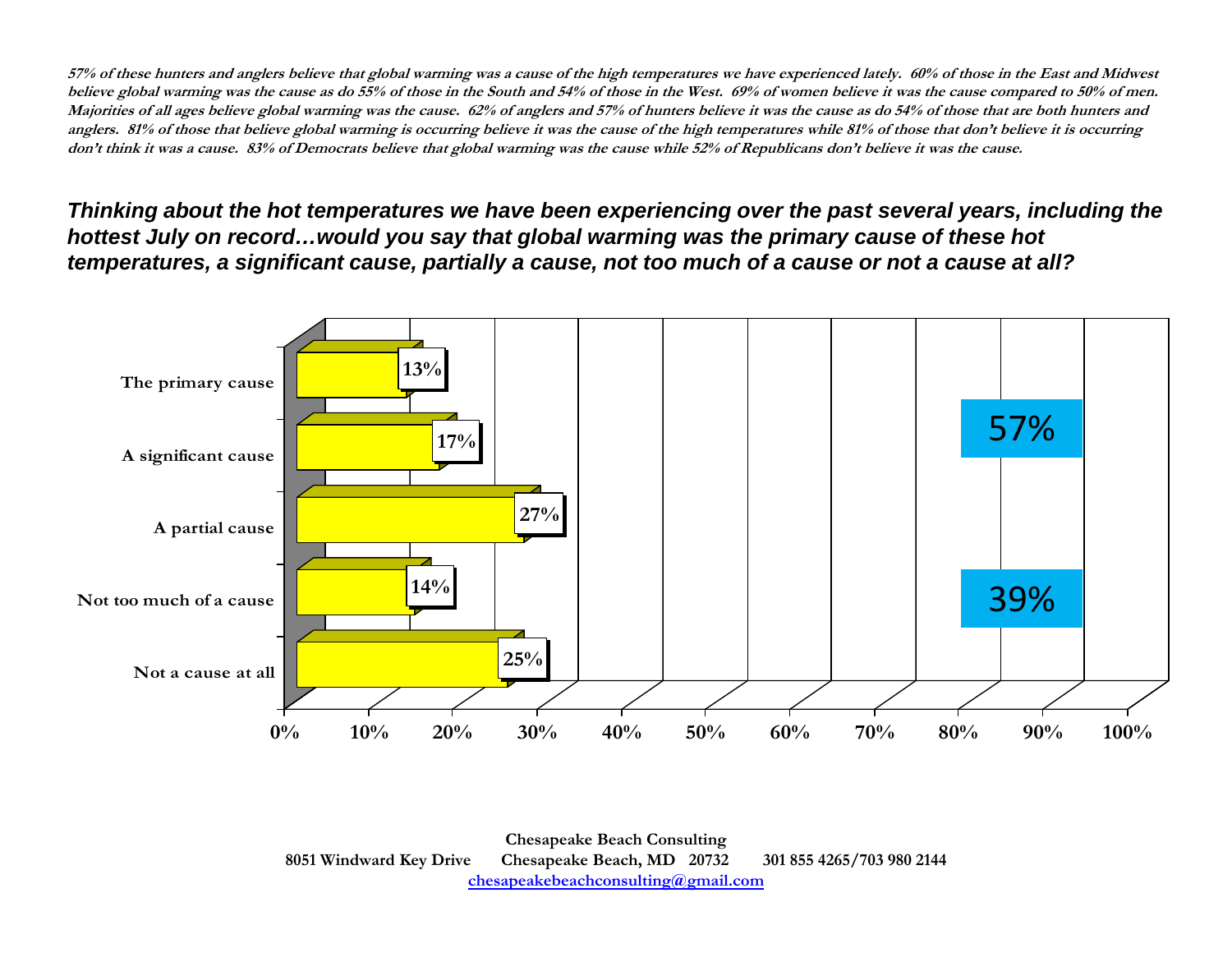**57% want the President to enforce the authority granted to the EPA to limit carbon dioxide and other air pollutants. Strong majorities in the East and the Midwest want the President to enforce this authority, while hunters and anglers in the South and West are divided. 65% of women want enforcement while men are split. Favorability of enforcement declines with age. 64% of anglers, 56% of hunters and 52% of those that do both want enforcement. 79% of Democrats want enforcement while Republicans are split.** 

*Do you favor or oppose the President and the Environmental Protection Agency enforcing this authority to limit carbon dioxide and other air pollutants that cause dangers to the health of the public and wildlife?*



**<sup>8051</sup> Windward Key Drive Chesapeake Beach, MD 20732 301 855 4265/703 980 2144 chesapeakebeachconsulting@gmail.com**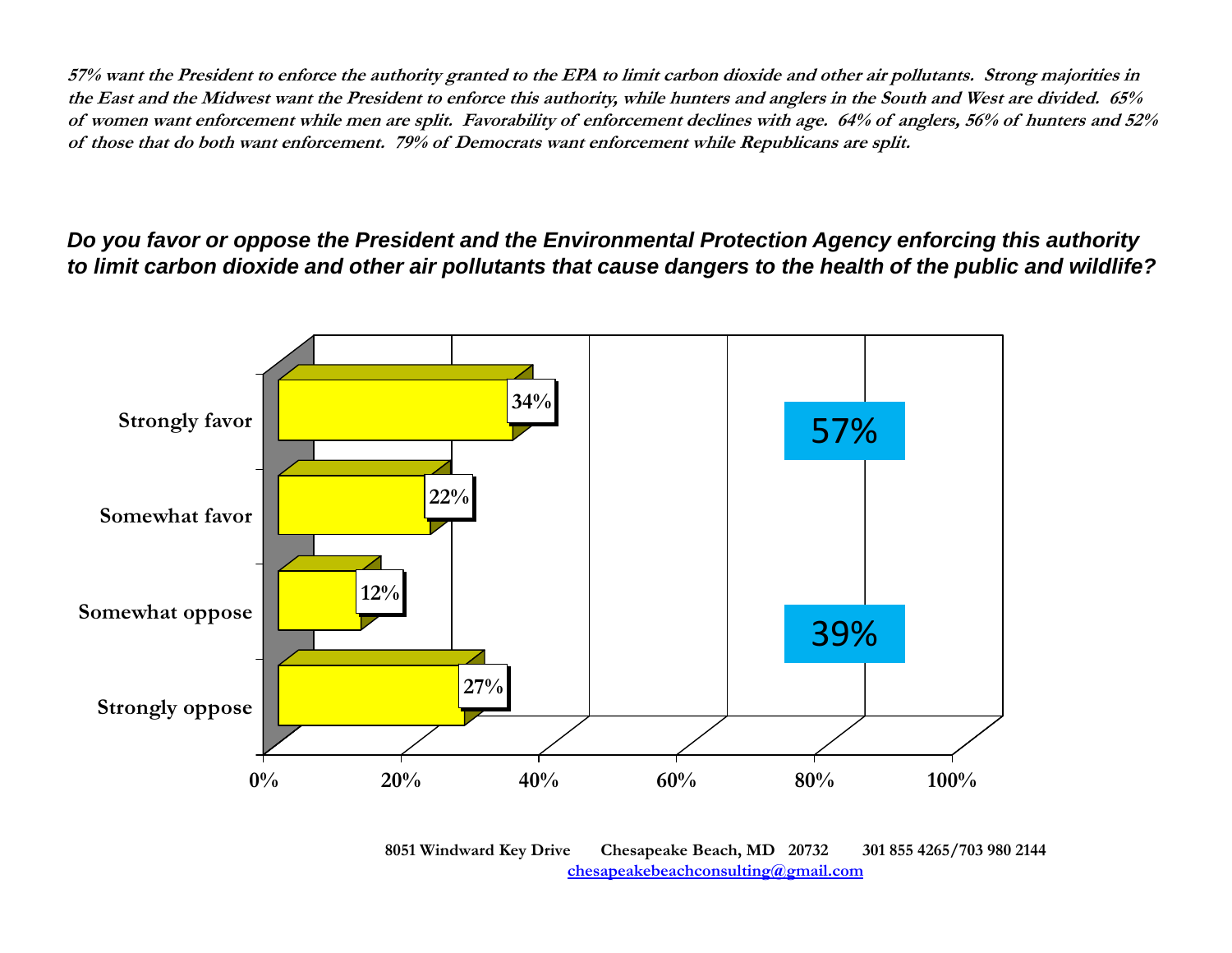### **Children & Conservation**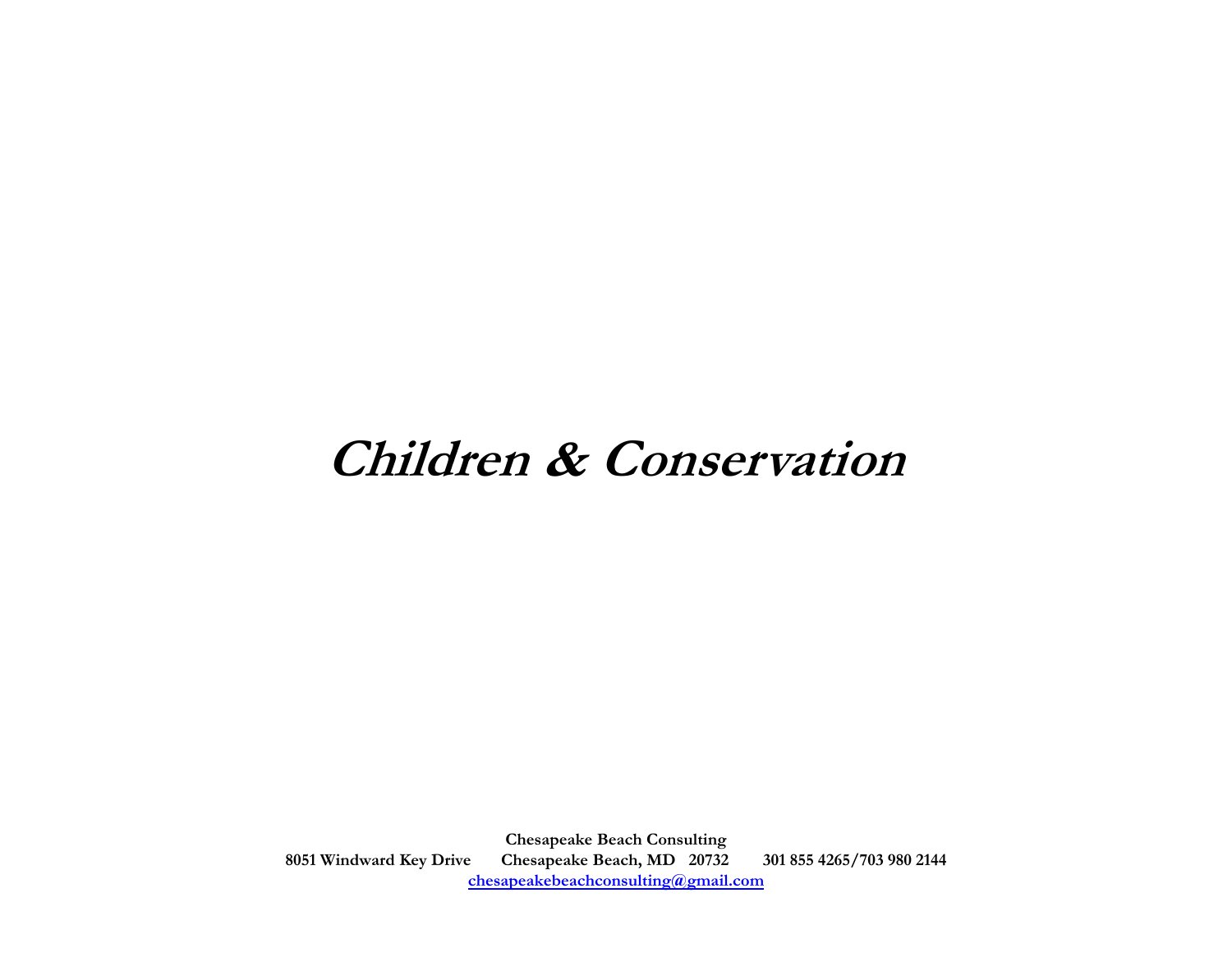**An overwhelming 87% believe that children not spending time outdoors is a very serious or serious problem, including 44% who view this as a very serious problem. This strong feeling extends across all voter groups. 92% of those in the East and 90% of those in the West view this as a problem as do 91% of women and 85% of men. 89% of anglers, 85% of hunters and 86% of those that do both view this as a problem. 91% of Democrats, 88% of Republicans and 83% of Independents view this as a problem.** 

*Thinking about our children, would you say children not spending enough time outdoors and away from* television, computers and video games is a very serious problem a serious problem, not too serious of a problem *or not a problem at all?*



**8051 Windward Key Drive Chesapeake Beach, MD 20732 301 855 4265/703 980 2144 chesapeakebeachconsulting@gmail.com**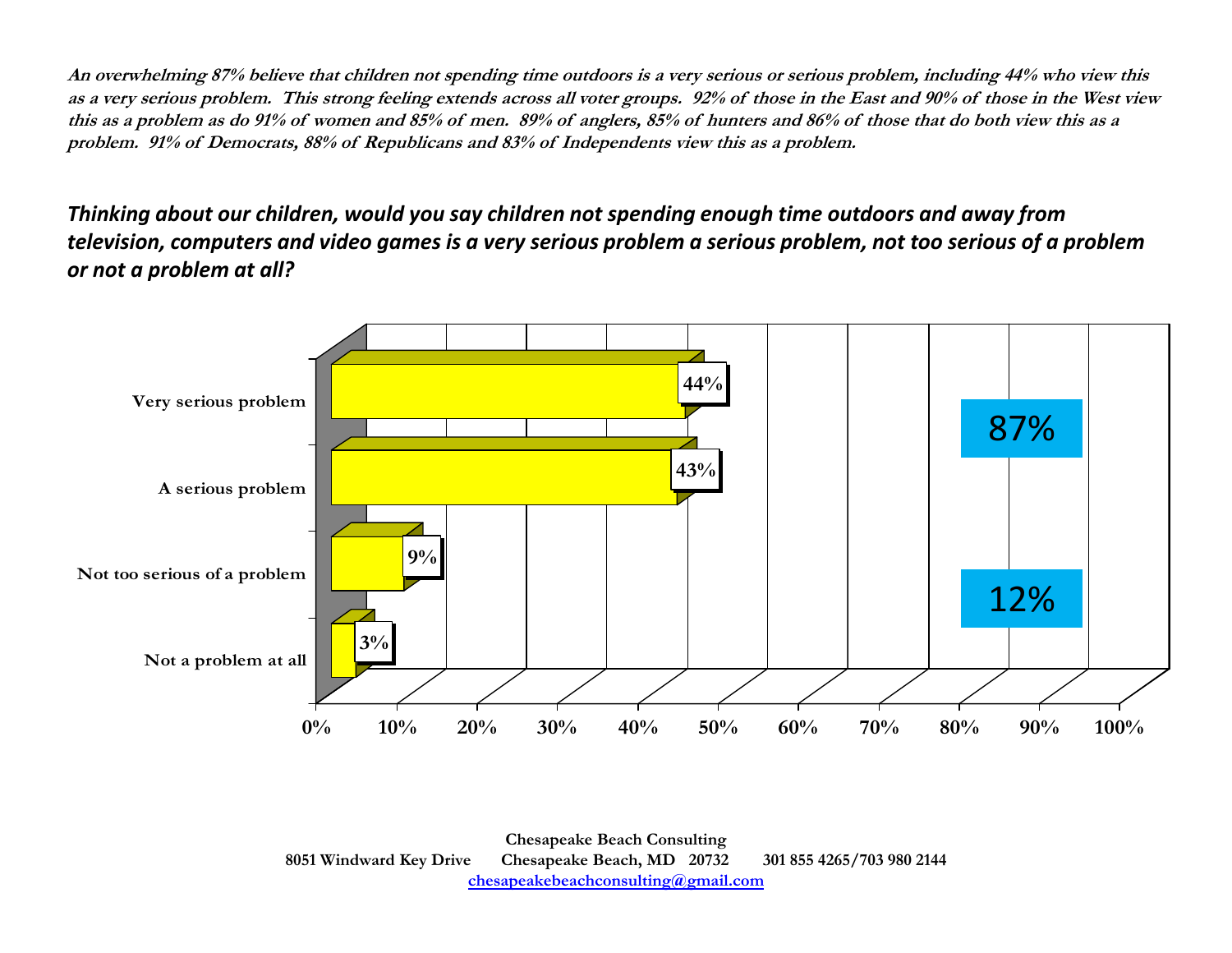**And, 91% of these hunters and anglers are concerned a great deal (65%) or somewhat (26%) that this lack of outdoor time is a threat to the future of wildlife conservation in America. This concern extends across the country, among men and women and among all age groups. 69% of those that both hunt and fish are concerned a great deal as are 61% of those that fish and 60% of those that hunt. 68% of Republicans, 64% of Democrats and 60% of Independents are concerned a great deal.** 

*Today's children spend less time outdoors than any generation in human history. The average child spends approximately 7.5 hours per day watching television, on the computer or playing video games. Today's children are less likely to hunt or fish than previous generations. Knowing this…*

*Would you say it concerns you a great deal, somewhat, not too much or not at all that this lack of connection our children have with nature and the outdoors is a threat to the future of wildlife conservation in America?*

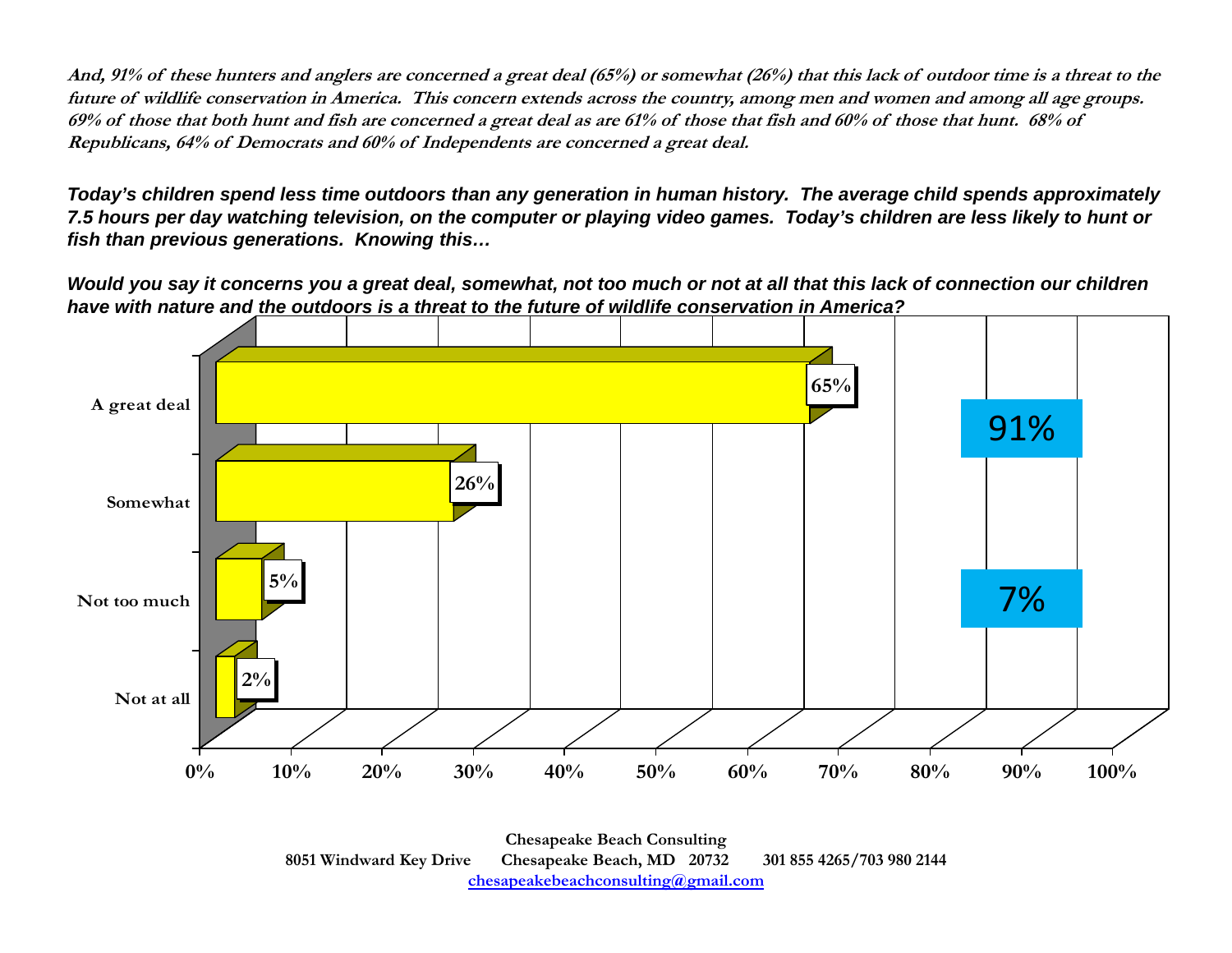# **Clean Water**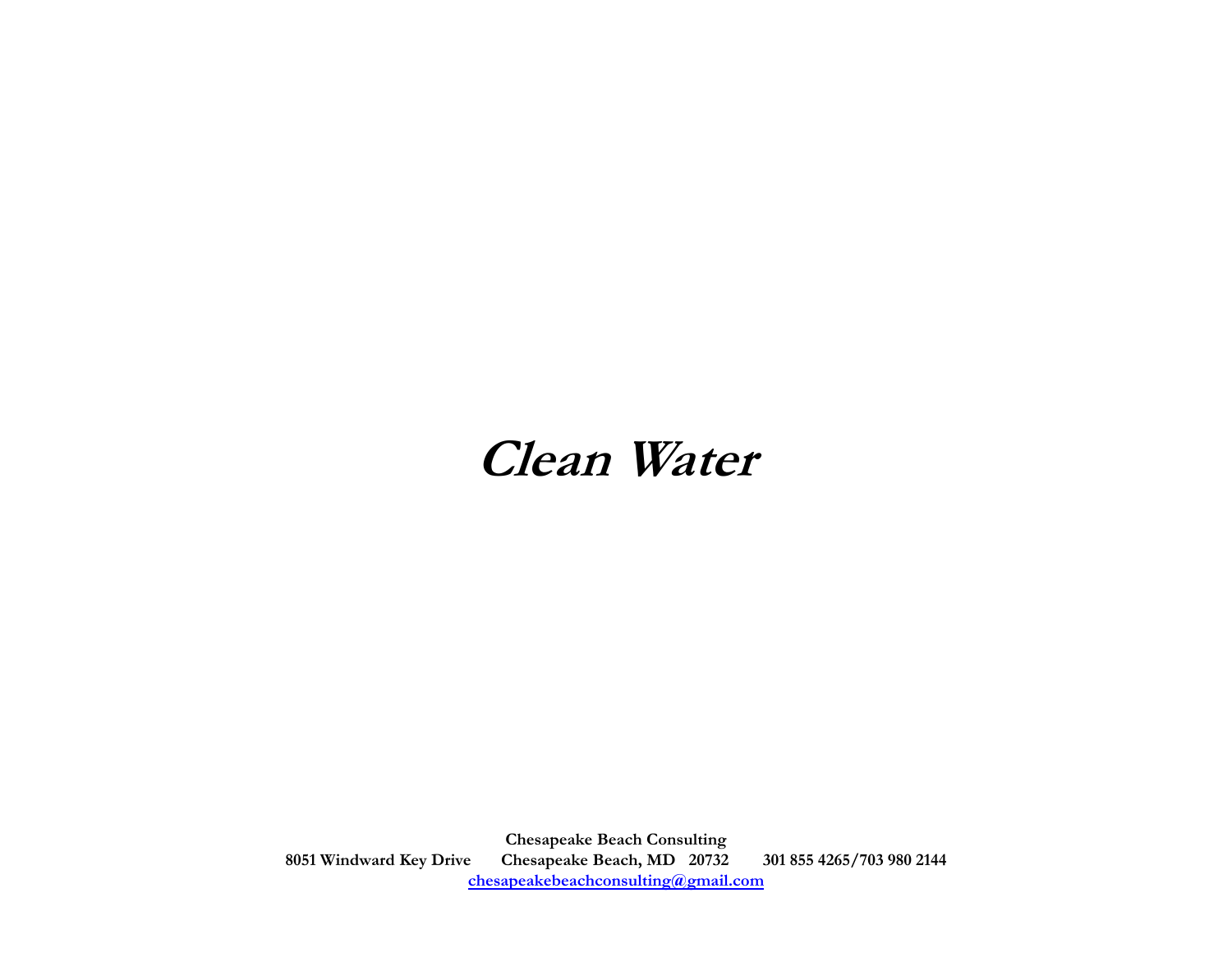**79% of these hunters and anglers favor restoring clean water protections to our waterways, including 55% who strongly favor this action. Overwhelming majorities in every region of the country favor this as do men and women and majorities of every age group. 84% of anglers and 74% of hunters favor this action as do 92% of Democrats, 76% of Independents and 75% of Republicans.**

### *Would you favor or oppose restoring clean water protections to many waterways across the country, including smaller creeks, streams and wetlands?*

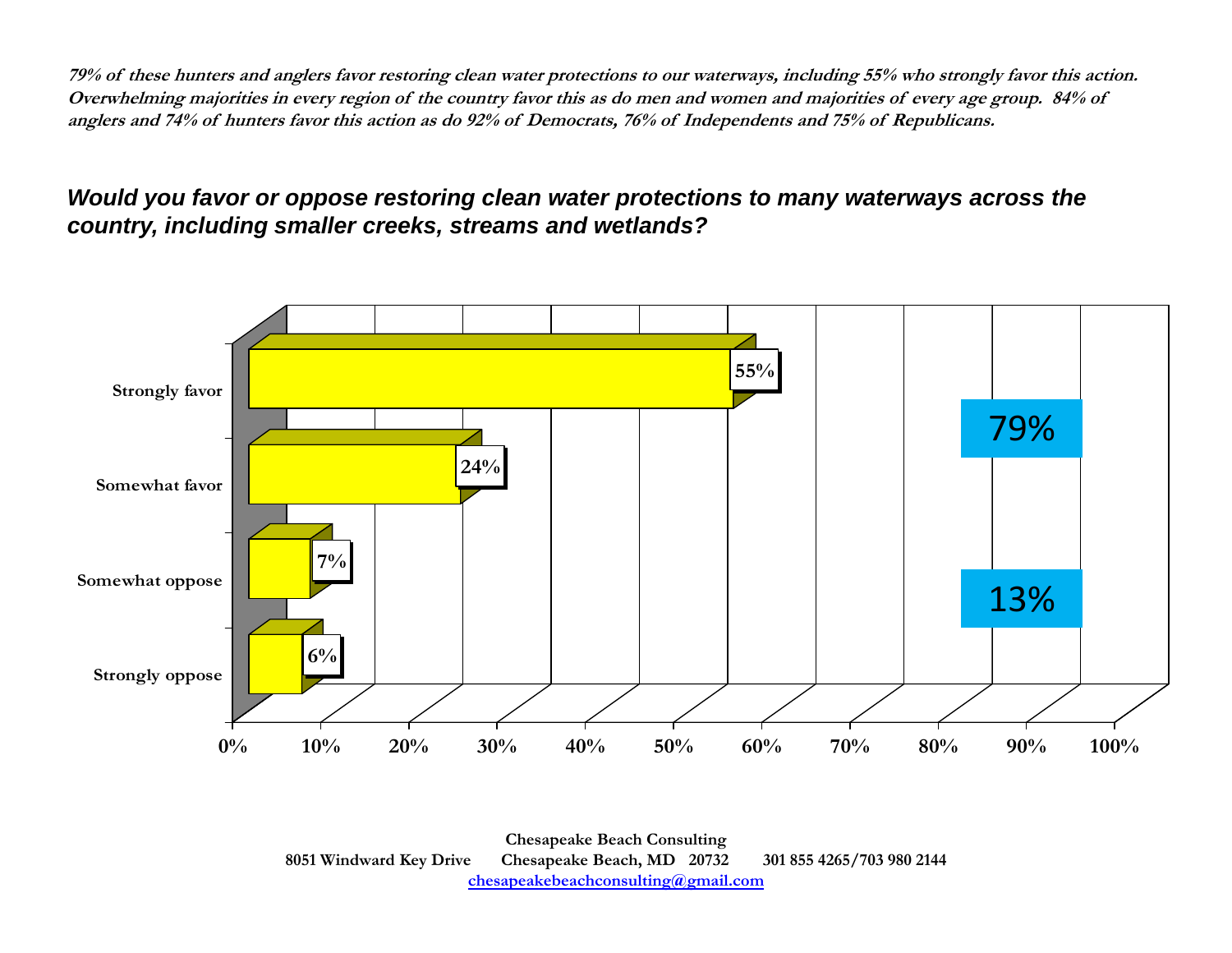**And, 79% of these hunters and anglers favor restoring Clean Water Act protections to our wetlands and waterways, including 57% who strongly favor this action. Overwhelming majorities in every region, men and women and all age groups favor restoring these protections. 83% of anglers favor restoring these protections as do 78% of hunters. 94% of Democrats, 78% of Independents and 73% of Republicans favor this action.** 

### *Would you favor or oppose restoring Clean Water Act protections to wetlands and waterways, including smaller creeks and streams, in order to protect our health and important fish and wildlife habitat?*

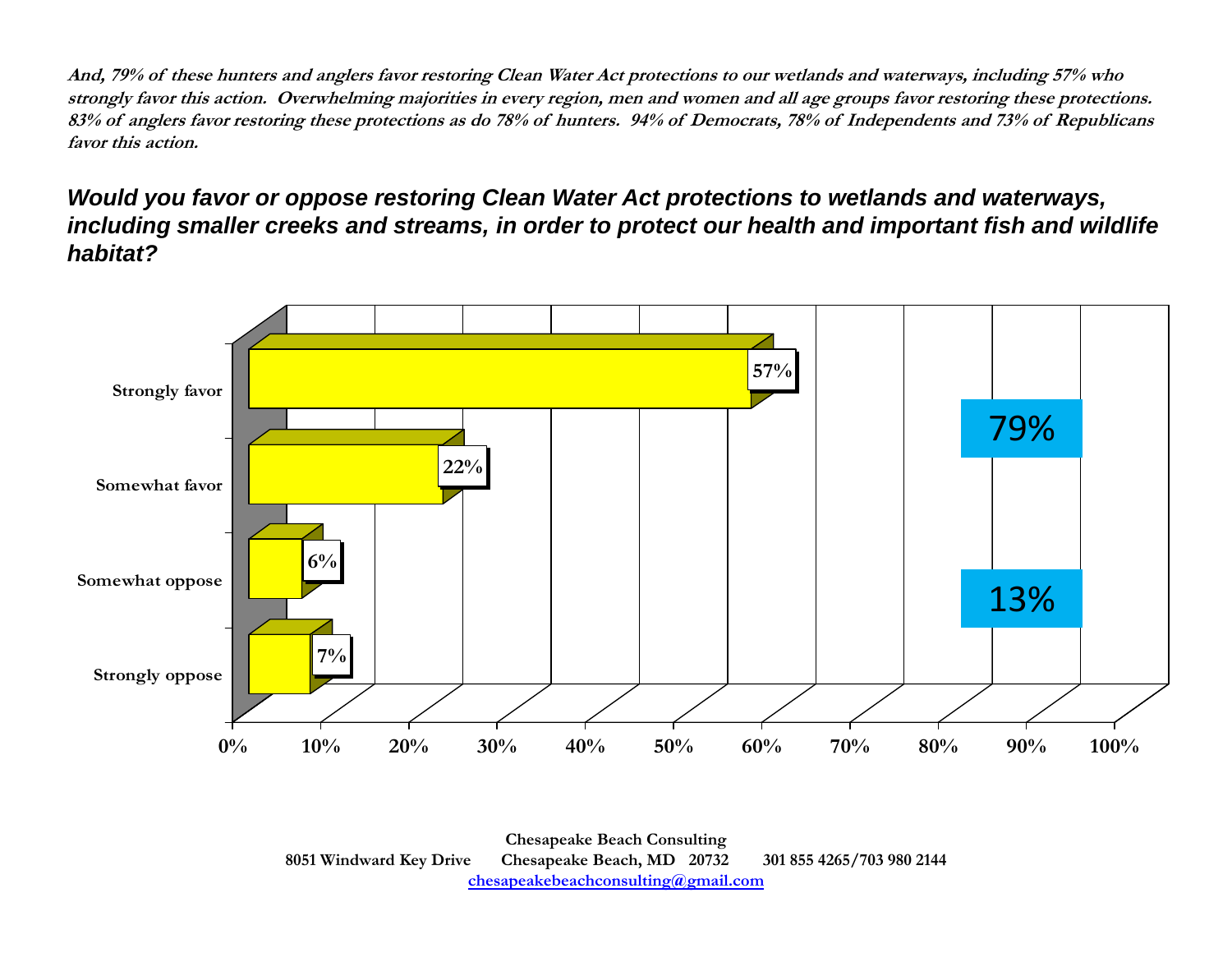# **Gulf Clean-Up**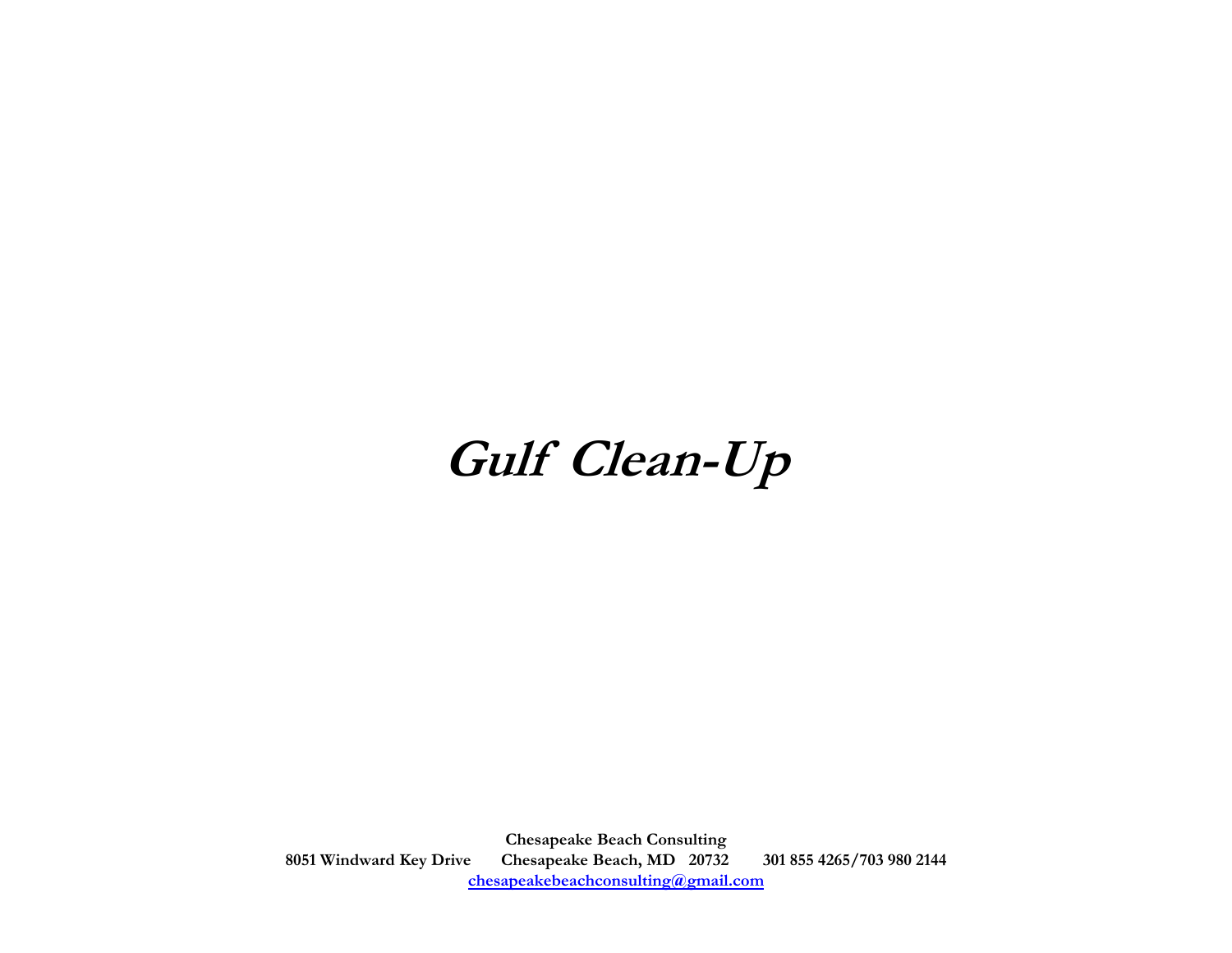**These hunters and anglers feel very strongly about gulf clean-up with 81% agreeing that BP should be held accountable and fined for their 2010 oil spill. 64% strongly agree. All regions, men and women and all age groups believe that BP should be held accountable. 81% of those in the South believe BP should be held accountable, as do 81% in the East and 84% in the Midwest. 74% hold this opinion in the West. 86% of anglers and 85% of hunters agree BP should be held accountable. 97% of Democrats and 75% of Republicans and 78% Independents agree that BP should be held accountable.**

*Would you agree or disagree with the following statement? BP should be held accountable and fined the maximum amount allowed for the 2010 oil spill and required to pay to restore the Gulf to insure the recover of fish and wildlife populations?*

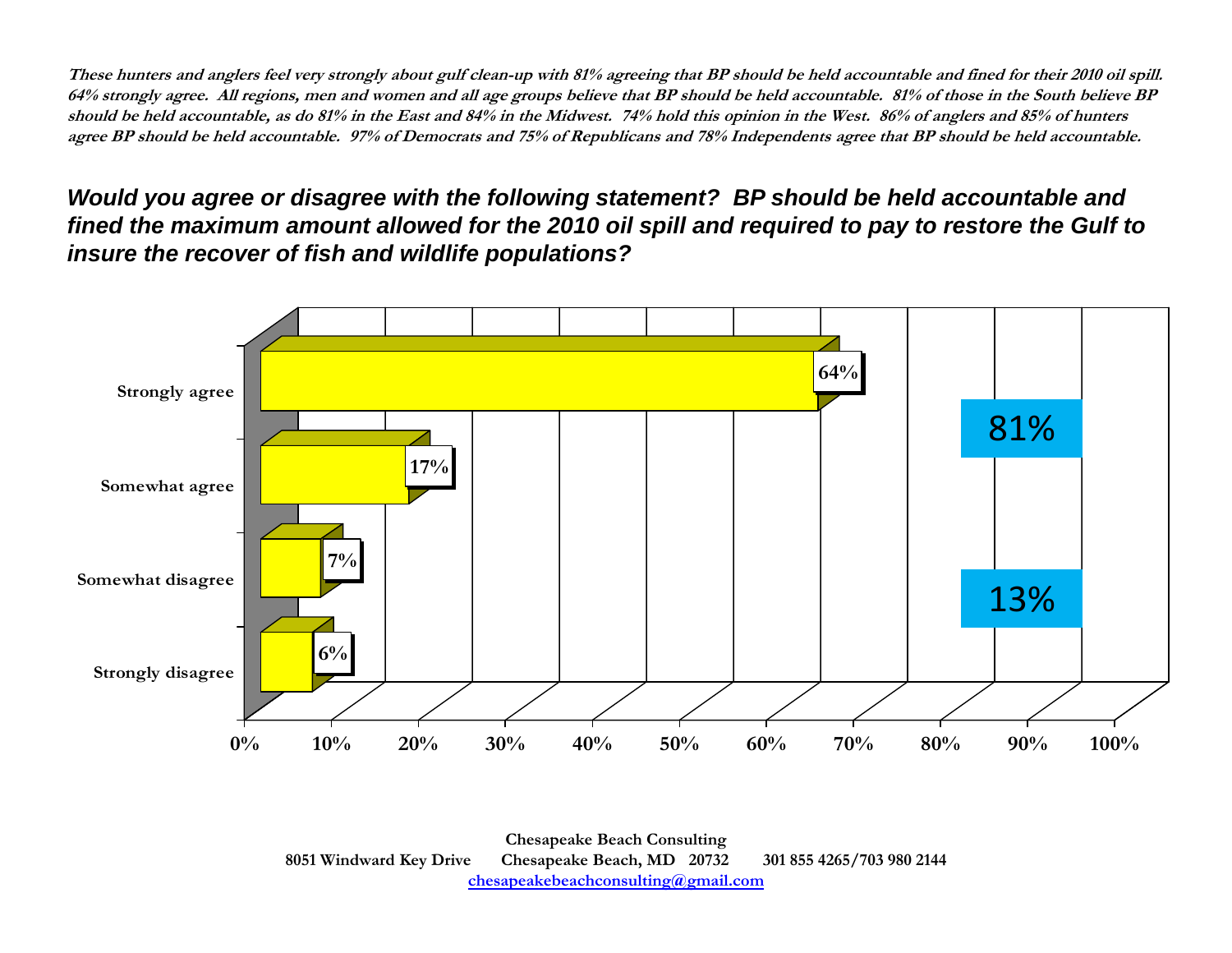**And, 87% want the funds collected to be used exclusively to restore the fish and wildlife habitat and not spent on infrastructure. 72% strongly agree with this action. No regional differences exist and men and women hold equally strong opinions that the funds should be used to restore habitat, as do strong majorities of all age groups. 87% of anglers and 87% of hunters want the funds used to restore habitat as do 87% of Independents, 88% of Republicans and 81% of Democrats.**

*Would you agree or disagree with the following statement? Monies collected from fines assessed to BP for the 2010 oil spill should be used exclusively to restore the fish and wildlife habitat of the Gulf of Mexico and its fishing and hunting heritage and not for infrastructure projects such as roads, bridges, ports and convention centers.*

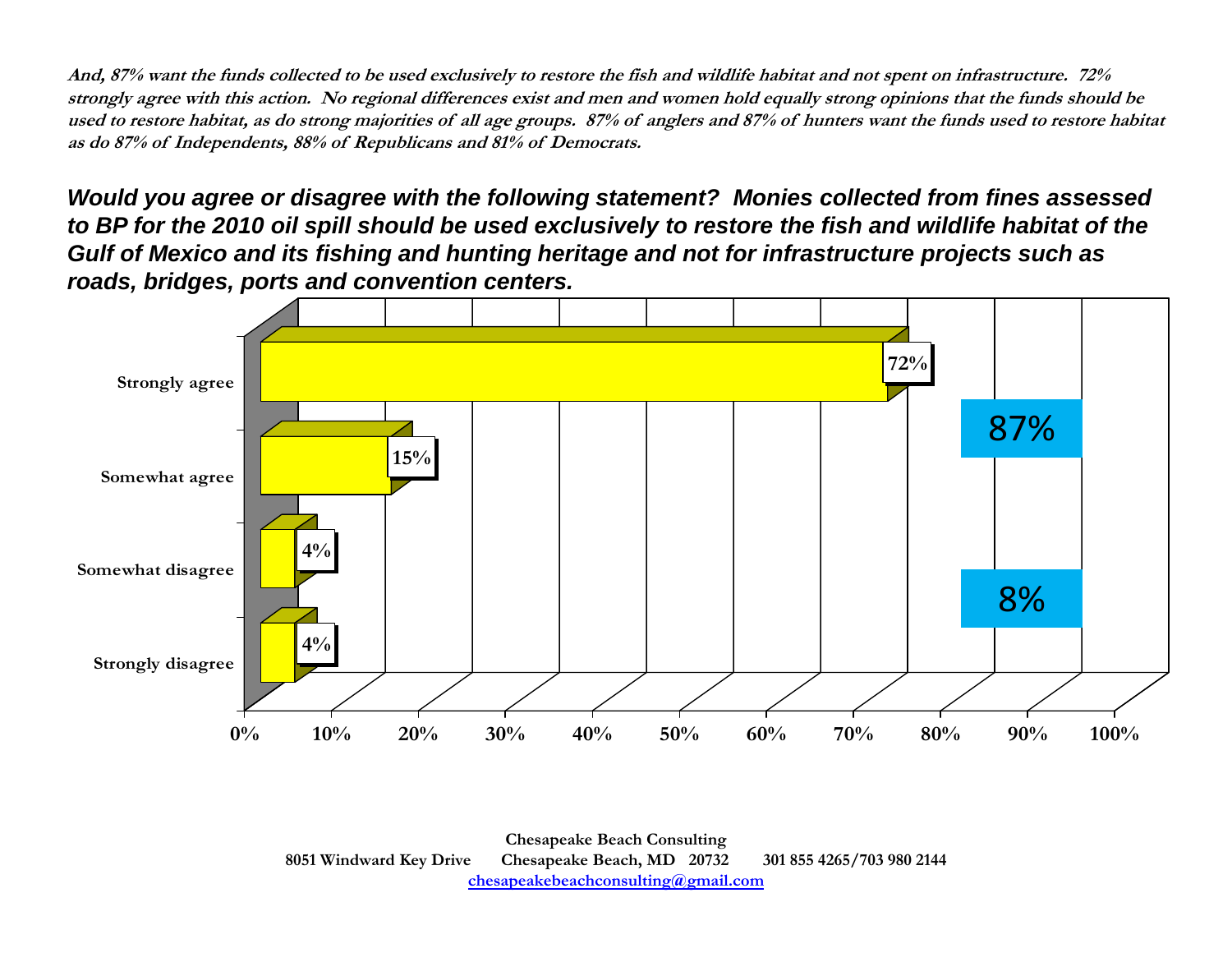# **National Energy Policy**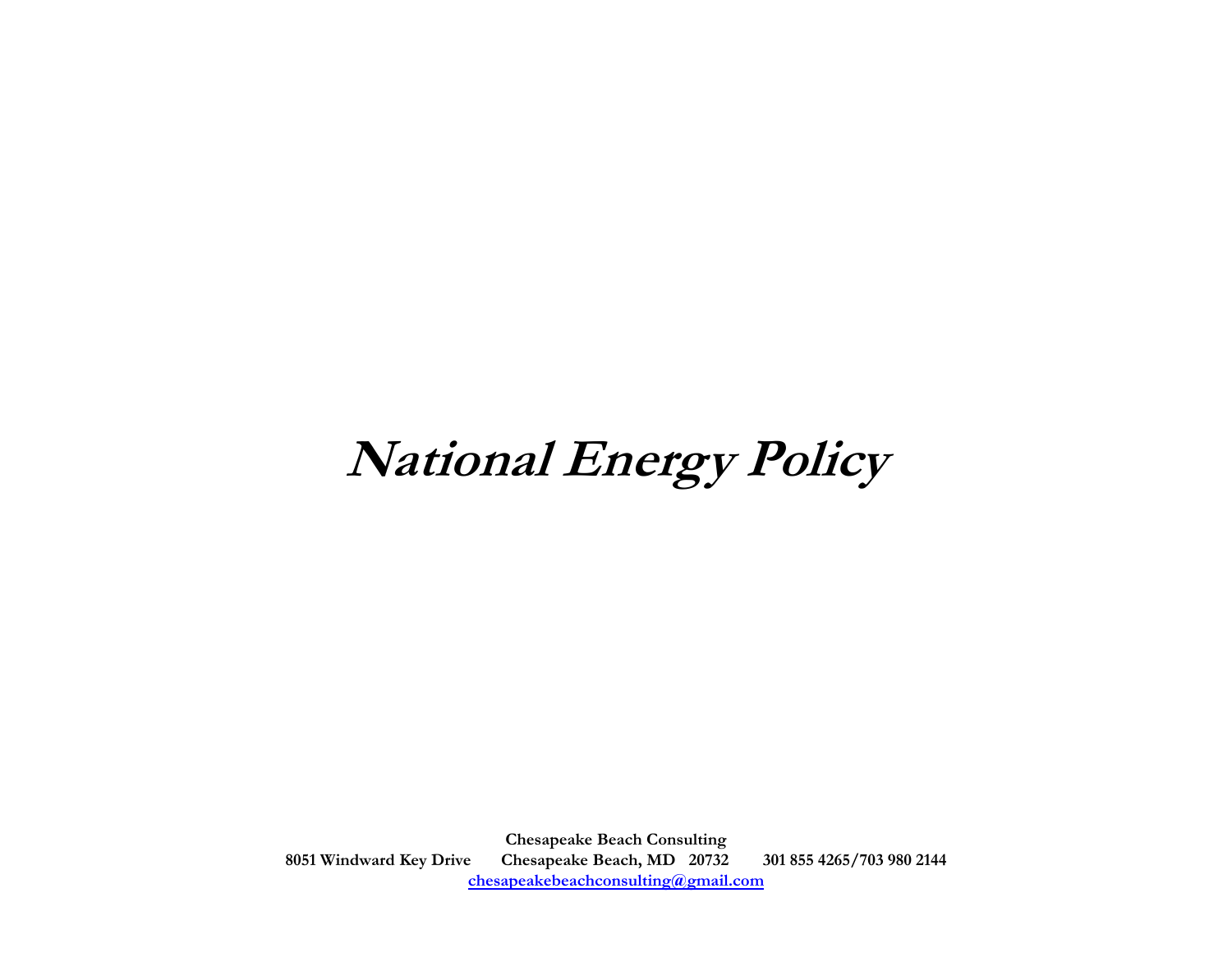**Hunters and anglers are split on this question. In the Midwest 50% opt for renewable energy as do 47% in the East. 48% in the South opt for oil and gas development while hunters and anglers in the West are split. 52% of women favor renewable energy development while men by a 6% margin favor oil and gas development.**  Support for renewable energy development declines with age. 51% of anglers opt for renewable energy while hunters are split. By a 5% margin those that both hunt **and fish favor oil and gas development. 56% of Republicans pick oil and gas development while 71% of Democrats pick renewable energy development.**

*Which of the following do you personally believe would do more to stimulate and help the United States economy and job creation…ROTATE additional development of oil and gas sources such as drilling off our coast and in our wildlife refuges, or additional development of renewable energy sources such as wind and solar?*

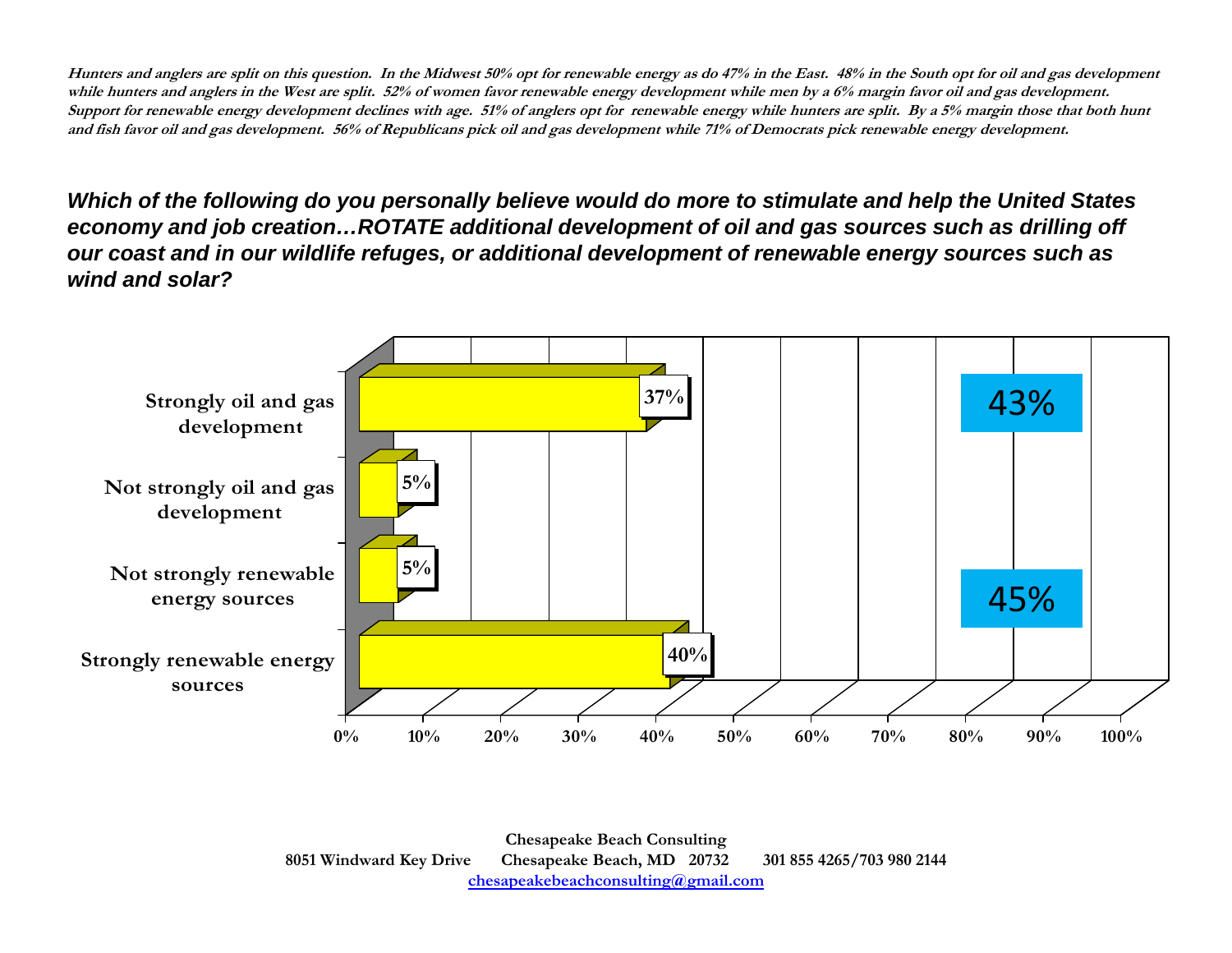# **Mining**